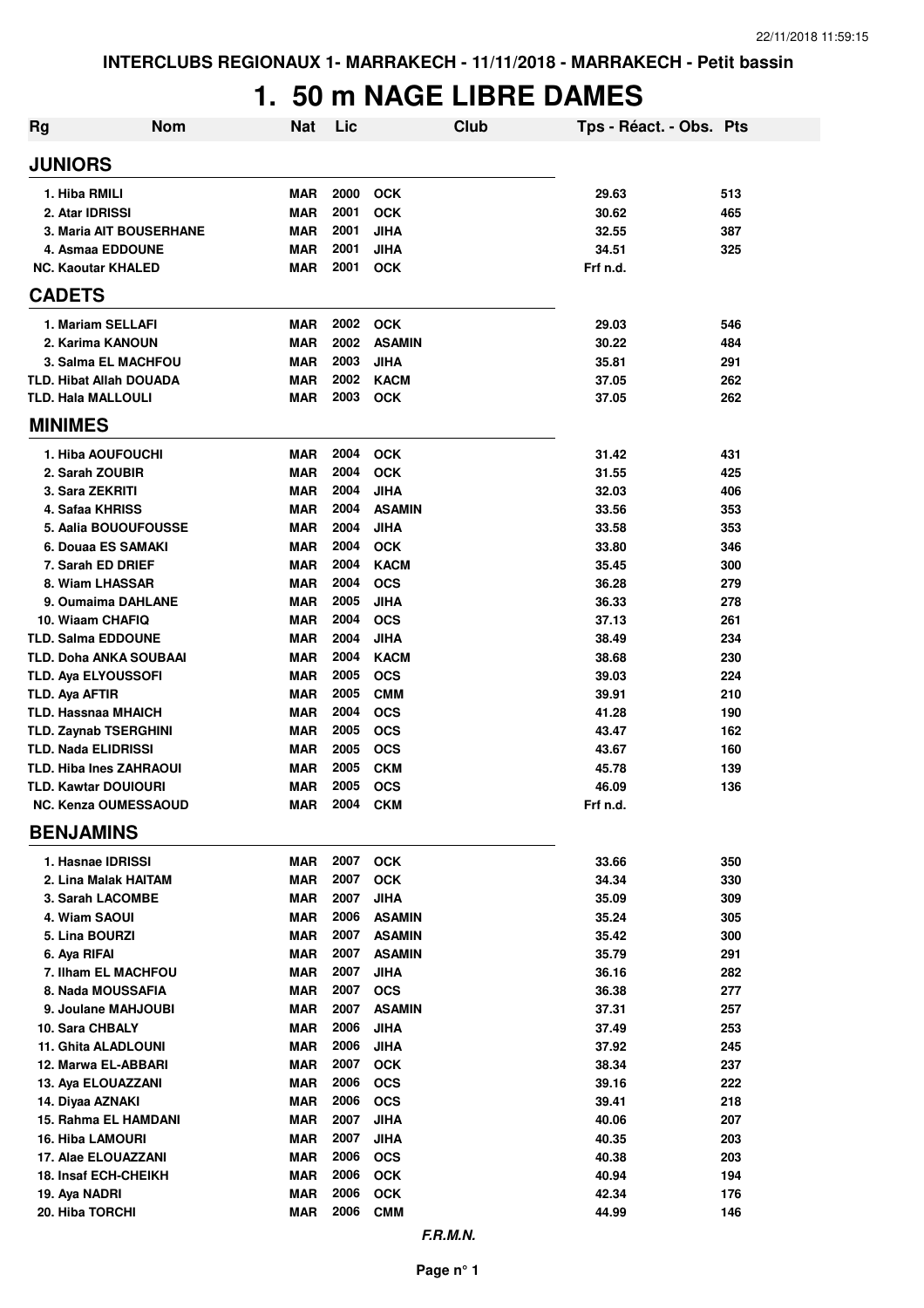## **1. 50 m NAGE LIBRE DAMES**

| Rg                        | <b>Nom</b> | <b>Nat</b> | Lic  |            | Club | Tps - Réact. - Obs. Pts |     |
|---------------------------|------------|------------|------|------------|------|-------------------------|-----|
| <b>BENJAMINS</b>          |            |            |      |            |      |                         |     |
| 21. Hajar ELHALABY        |            | MAR        | 2007 | <b>OCK</b> |      | 45.15                   | 145 |
| 22. Maroua RAISSANI       |            | <b>MAR</b> | 2007 | <b>OCK</b> |      | 46.93                   | 129 |
| <b>23. Rokia FANSOUNI</b> |            | <b>MAR</b> | 2006 | <b>CMM</b> |      | 56.91                   | 72  |
| 24. Sara ZROUR            |            | <b>MAR</b> | 2006 | <b>CKM</b> |      | 1:04.30                 | 50  |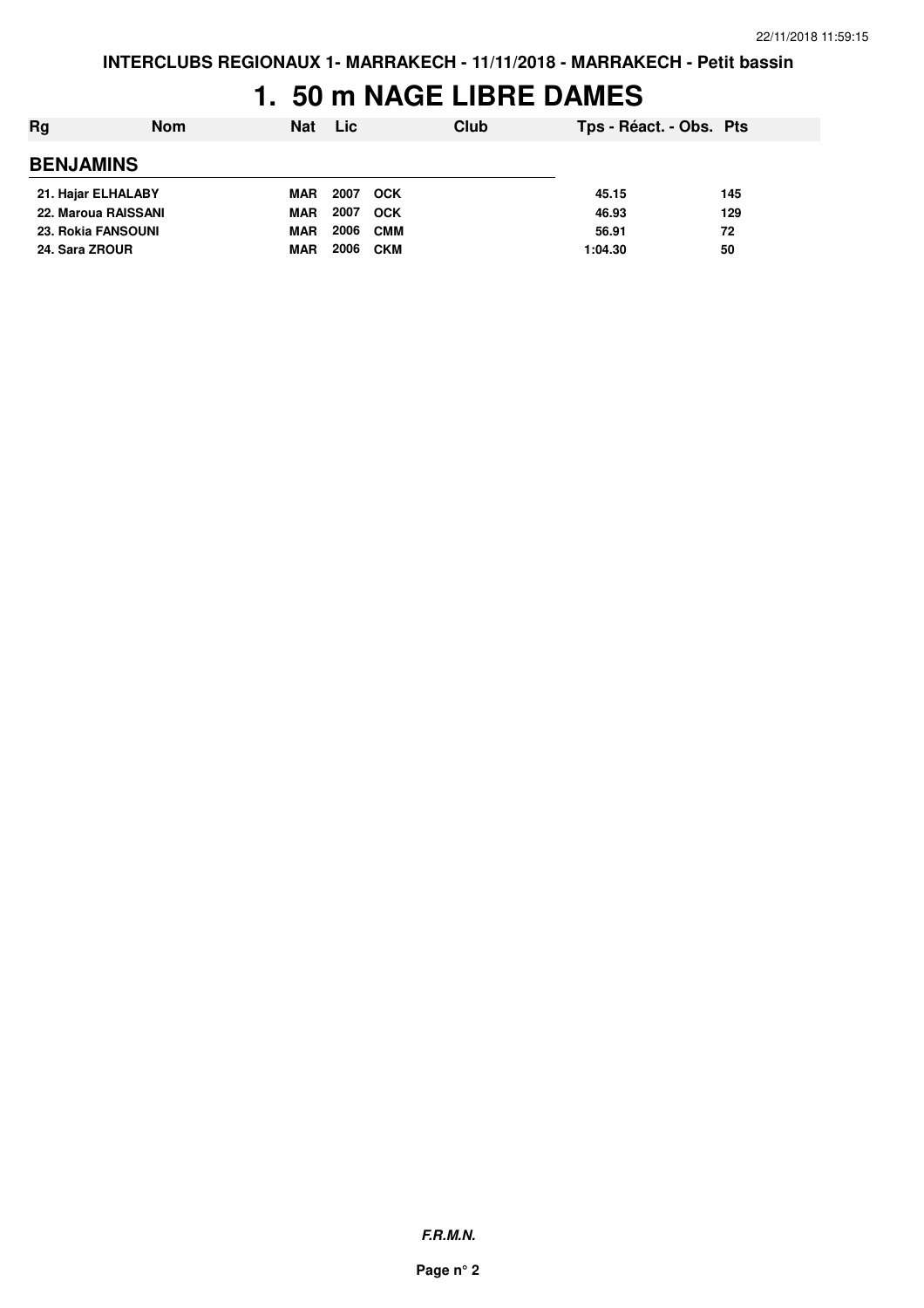# **2. 50 m NAGE LIBRE MESSIEURS**

| <b>Rg</b> | <b>Nom</b>                                       | <b>Nat</b>               | Lic          | Club                     | Tps - Réact. - Obs. Pts |            |
|-----------|--------------------------------------------------|--------------------------|--------------|--------------------------|-------------------------|------------|
|           | <b>SENIORS</b>                                   |                          |              |                          |                         |            |
|           | 1. Younes Taha NADIFIYINE                        | <b>MAR</b>               | 1995         | <b>KACM</b>              | 27.94                   | 419        |
|           | 2. Ali HAFID                                     | <b>MAR</b>               | 1998         | <b>JIHA</b>              | 28.59                   | 391        |
|           | <b>3. Mohamed LAMRANI SELMANE</b>                | <b>MAR</b>               | 1997         | <b>JIHA</b>              | 29.40                   | 359        |
|           | <b>TLD. Khalid BOU LAADAM</b>                    | <b>MAR</b>               | 1999         | <b>JIHA</b>              | 32.28                   | 271        |
|           | <b>TLD. Mohamed EL QORRI</b>                     | <b>MAR</b>               | 1999         | <b>CMM</b>               | 34.72                   | 218        |
|           | <b>TLD. Anouar ALLOUCHI</b>                      | <b>MAR</b>               | 1995         | <b>CMM</b>               | 36.88                   | 182        |
|           | <b>NC. Ayoub ESSALEHI</b>                        | <b>MAR</b>               | 1995         | <b>CMM</b>               | Frf n.d.                |            |
|           | <b>JUNIORS</b>                                   |                          |              |                          |                         |            |
|           | 1. Omar EL HAMDANI                               | <b>MAR</b>               | 2001         | <b>JIHA</b>              | 28.29                   | 404        |
|           | 2. Ahmed DAHLANE                                 | <b>MAR</b>               | 2001         | <b>JIHA</b>              | 29.36                   | 361        |
|           | 3. Abdelmajid ANKA SOUBAAI                       | <b>MAR</b>               | 2001         | <b>KACM</b>              | 30.03                   | 337        |
|           | <b>TLD. Amine CHIHAZ</b>                         | <b>MAR</b>               | 2001         | <b>CBN</b>               | 31.20                   | 301        |
|           | <b>TLD. Amine TORCHI</b>                         | <b>MAR</b>               | 2000         | <b>CMM</b>               | 32.23                   | 273        |
|           | <b>TLD. Mohamad CHAKIB</b>                       | <b>MAR</b>               | 2000         | <b>KACM</b>              | 33.56                   | 241        |
|           | <b>TLD. Anas LAKNANBI</b>                        | <b>MAR</b>               | 2000         | <b>JIHA</b>              | 33.66                   | 239        |
|           | <b>TLD. Younes ELBEZOUARI</b>                    | <b>MAR</b>               | 2001         | <b>CMM</b>               | 34.48                   | 223        |
|           | <b>CADETS</b>                                    |                          |              |                          |                         |            |
|           | 1. Ouissam NAJIH                                 | <b>MAR</b>               | 2002         | <b>KACM</b>              | 25.86                   | 528        |
|           | 2. Lounes MOUHOUBI                               | <b>MAR</b>               | 2002         | <b>ASAMIN</b>            | 26.84                   | 473        |
|           | 3. Youssef KARADA                                | <b>MAR</b>               | 2003         | <b>ASAMIN</b>            | 27.36                   | 446        |
|           | 4. Fayçal FIDADI                                 | <b>MAR</b>               | 2003         | <b>KACM</b>              | 27.50                   | 439        |
|           | 5. Rayyane ELOUAZZANI                            | <b>MAR</b>               | 2002         | <b>OCS</b>               | 27.55                   | 437        |
|           | 6. Yassine JAA                                   | <b>MAR</b>               | 2003<br>2003 | <b>CBN</b>               | 27.88                   | 422        |
|           | 7. Anas QOUANANE                                 | <b>MAR</b><br><b>MAR</b> | 2002         | <b>OCK</b><br><b>OCS</b> | 27.98<br>28.70          | 417        |
|           | 8. Ilyasse ALIOUI<br>9. Achraf HMAITTANE         | <b>MAR</b>               | 2003         | <b>ASAMIN</b>            | 28.72                   | 386<br>386 |
|           | 10. Saad ABDOUH                                  | <b>MAR</b>               | 2002         | <b>JIHA</b>              | 28.91                   | 378        |
|           | 11. Ayoub RABOUN                                 | <b>MAR</b>               | 2003         | <b>ASAMIN</b>            | 29.02                   | 374        |
|           | 12. Hatim BENAZZOUZ                              | <b>MAR</b>               | 2003         | <b>OCS</b>               | 29.16                   | 368        |
|           | 13. Ahmed Amine CHAYED                           | <b>MAR</b>               | 2003         | <b>JIHA</b>              | 30.02                   | 338        |
|           | 14. Othmane AIT SALAH                            | <b>MAR</b>               | 2002         | <b>JIHA</b>              | 30.06                   | 336        |
|           | 15. Achraf BENRBIB                               | <b>MAR</b>               | 2003         | <b>OCS</b>               | 30.20                   | 332        |
|           | 16. Mohamed Reda ENNAZIHI                        | <b>MAR</b>               | 2002         | <b>OCS</b>               | 30.54                   | 321        |
|           | <b>17. Youssef KHAOURI MAHIR</b>                 | <b>MAR</b>               | 2003         | <b>CBN</b>               | 30.70                   | 316        |
|           | <b>18. Anas ELBOUKHARI</b>                       | <b>MAR</b>               | 2003         | <b>JIHA</b>              | 30.80                   | 313        |
|           | 19. Amjad SAISSI                                 | <b>MAR</b>               | 2003         | <b>OCS</b>               | 31.07                   | 304        |
|           | 20. Samy ENOUASSIH                               | <b>MAR</b>               | 2003         | <b>JIHA</b>              | 31.13                   | 303        |
|           | 21. Ayman LAKHOUAL                               | <b>MAR</b>               | 2002         | <b>JIHA</b>              | 31.23                   | 300        |
|           | 22. Anas EL FALI                                 | <b>MAR</b>               | 2002         | <b>JIHA</b>              | 31.30                   | 298        |
|           | 23. Younes KOUIS                                 | <b>MAR</b>               | 2002         | <b>OCS</b>               | 31.36                   | 296        |
|           | 24. Anwar SAISSI                                 | <b>MAR</b>               | 2003         | <b>OCS</b>               | 31.41                   | 295        |
|           | 25. Abdelhadi SALAH                              | <b>MAR</b>               | 2003         | <b>OCK</b>               | 31.59                   | 290        |
|           | <b>26. Youssef HASSANINE</b>                     | <b>MAR</b>               | 2003         | <b>OCS</b>               | 31.69                   | 287        |
|           | 27. Youssef ELHAMIL                              | <b>MAR</b>               | 2003         | <b>JIHA</b>              | 31.75                   | 285        |
|           | 28. Mohamed Adam SAIB                            | <b>MAR</b>               | 2002<br>2003 | <b>JIHA</b>              | 31.88                   | 282        |
|           | 29. Zakaria RAQABI<br>30. Abdelwadoud MAAT ALLAH | <b>MAR</b><br><b>MAR</b> | 2003         | <b>OCK</b><br><b>OCS</b> | 31.97<br>32.33          | 279<br>270 |
|           | 31. Yassine MARJANI                              | <b>MAR</b>               | 2003         | <b>KACM</b>              | 32.88                   | 257        |
|           | <b>TLD. Youssef BENZEROUAL</b>                   | <b>MAR</b>               | 2002         | <b>OCS</b>               | 35.23                   | 209        |
|           | <b>TLD. Oumar HAMAOUI</b>                        | MAR                      | 2002         | <b>CKM</b>               | 36.22                   | 192        |
|           | <b>TLD. Zakaria AFTIR</b>                        | <b>MAR</b>               | 2002         | <b>CMM</b>               | 40.02                   | 142        |
|           | <b>NC. Ali ZAYANE</b>                            | <b>MAR</b>               | 2003         | <b>CKM</b>               | Frf n.d.                |            |
|           | NC. Abd El Kaddouss ERRIFAIY                     | <b>MAR</b>               | 2002         | <b>CMM</b>               | Frf n.d.                |            |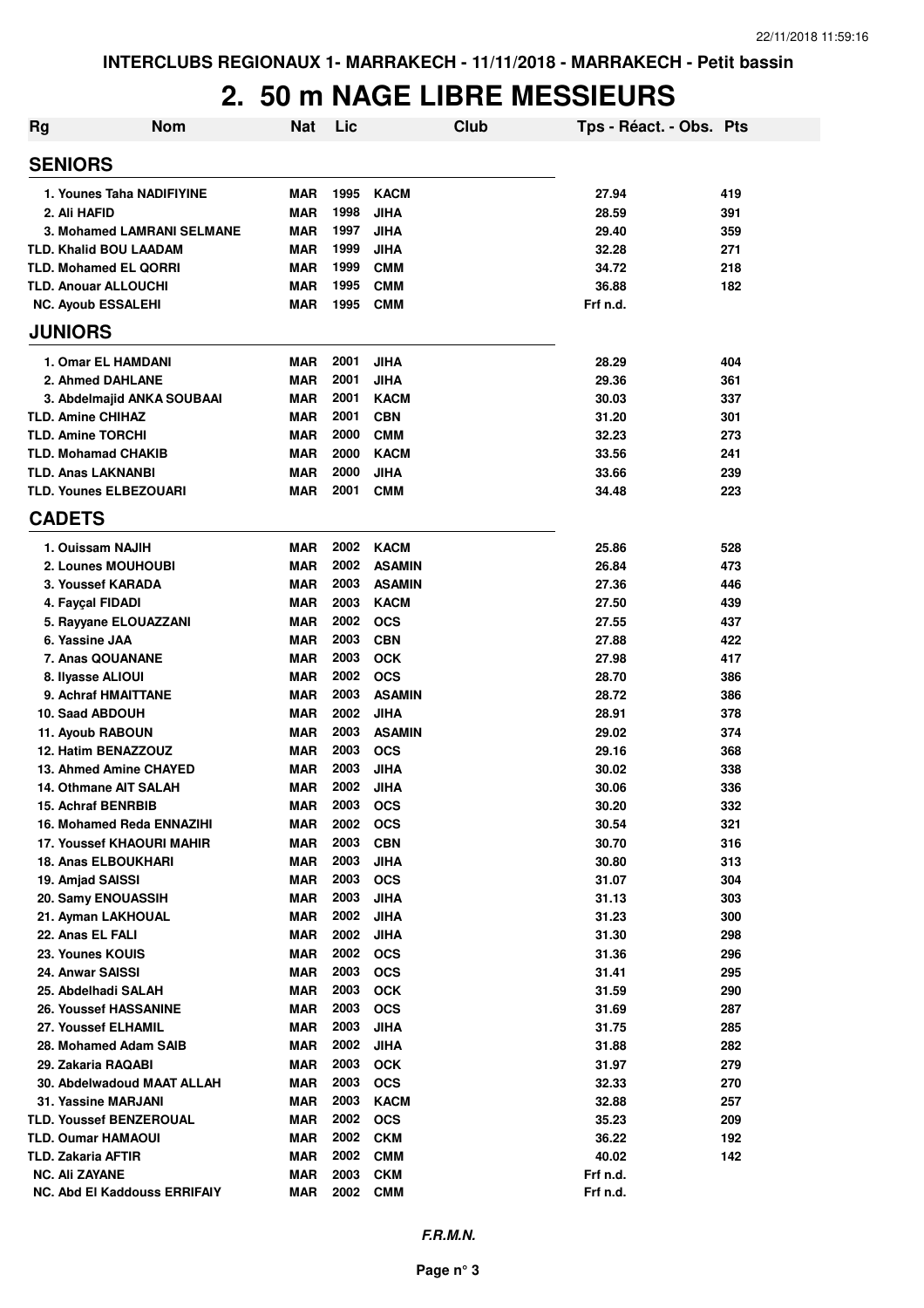#### **2. 50 m NAGE LIBRE MESSIEURS**

| Rg | <b>Nom</b>                           | <b>Nat</b> | Lic  |               | Club | Tps - Réact. - Obs. Pts |     |
|----|--------------------------------------|------------|------|---------------|------|-------------------------|-----|
|    | <b>MINIMES</b>                       |            |      |               |      |                         |     |
|    | 1. Zakaria REKHLA                    | <b>MAR</b> | 2004 | <b>OCS</b>    |      | 29.99                   | 339 |
|    | 2. Rayane DAKI                       | <b>MAR</b> | 2005 | <b>OCK</b>    |      | 31.16                   | 302 |
|    | 3. Adam LAMZOUGUI                    | <b>MAR</b> | 2004 | <b>JIHA</b>   |      | 31.30                   | 298 |
|    | 4. Ismail NAIT BRAHIM                | <b>MAR</b> | 2004 | <b>OCS</b>    |      | 31.55                   | 291 |
|    | 5. Hatim CHEHIBA                     | <b>MAR</b> | 2005 | <b>OCK</b>    |      | 31.63                   | 289 |
|    | 6. Aymane DIANI                      | <b>MAR</b> | 2005 | <b>JIHA</b>   |      | 31.75                   | 285 |
|    | 7. Mohamed Reda ELMARNI              | <b>MAR</b> | 2004 | <b>OCS</b>    |      | 32.25                   | 272 |
|    | 8. Yasser BENHIDA                    | <b>MAR</b> | 2005 | <b>ASAMIN</b> |      | 32.45                   | 267 |
|    | 9. Soufiane AMRI                     | <b>MAR</b> | 2005 | <b>ASAMIN</b> |      | 33.01                   | 254 |
|    | 10. Ismail LAHSINIA                  | <b>MAR</b> | 2004 | <b>OCK</b>    |      | 33.88                   | 235 |
|    | 11. Yahya AMARIR                     | <b>MAR</b> | 2004 | <b>KACM</b>   |      | 34.00                   | 232 |
|    | <b>12. Iliass ZARQUAN</b>            | <b>MAR</b> | 2005 | JIHA          |      | 34.05                   | 231 |
|    | <b>13. Youssef CHAYED</b>            | <b>MAR</b> | 2005 | <b>JIHA</b>   |      | 34.71                   | 218 |
|    | 14. Yassine ZROUR                    | <b>MAR</b> | 2004 | <b>CKM</b>    |      | 35.34                   | 207 |
|    | 15. Bader CHAHID                     | <b>MAR</b> | 2004 | <b>JIHA</b>   |      | 35.40                   | 206 |
|    | 16. Jad ABDOUH                       | <b>MAR</b> | 2005 | <b>JIHA</b>   |      | 35.72                   | 200 |
|    | TLD. Aymane LAMMANI                  | <b>MAR</b> | 2004 | <b>KACM</b>   |      | 37.69                   | 170 |
|    | <b>TLD. Ossama ENNAZIHI</b>          | <b>MAR</b> | 2005 | <b>OCS</b>    |      | 38.57                   | 159 |
|    | TLD. Martinez Boutebaa JOAQUIN       | <b>MAR</b> | 2005 | <b>KACM</b>   |      | 40.29                   | 139 |
|    | <b>TLD. Mohamed MAJDAR</b>           | <b>MAR</b> | 2005 | <b>KACM</b>   |      | 41.05                   | 132 |
|    | <b>TLD. Oussama SERBOUT</b>          | <b>MAR</b> | 2005 | <b>CBN</b>    |      | 43.21                   | 113 |
|    | <b>TLD. Sif Eddine AIT BEN HAMOU</b> | <b>MAR</b> | 2005 | <b>CMM</b>    |      | 43.85                   | 108 |
|    | <b>TLD. Mohssine KANABA</b>          | <b>MAR</b> | 2005 | <b>KACM</b>   |      | 45.96                   | 94  |
|    | <b>TLD. Mehdi FARTOUNE</b>           | <b>MAR</b> | 2005 | <b>OCS</b>    |      | 47.66                   | 84  |
|    | <b>TLD. Mohamed AITAYAD</b>          | <b>MAR</b> | 2004 | <b>CMM</b>    |      | 51.77                   | 65  |
|    | <b>BENJAMINS</b>                     |            |      |               |      |                         |     |
|    | 1. Mouad BENGUIRA                    | <b>MAR</b> | 2006 | <b>KACM</b>   |      | 32.20                   | 273 |
|    | 2. Ahmed BENAZZOUZ                   | <b>MAR</b> | 2006 | <b>OCS</b>    |      | 32.66                   | 262 |
|    | 3. Hamza TABIT                       | <b>MAR</b> | 2006 | <b>ASAMIN</b> |      | 32.68                   | 262 |
|    | 4. Abdelouahab BENHIDA               | <b>MAR</b> | 2007 | <b>ASAMIN</b> |      | 32.72                   | 261 |
|    | 5. Issam BOUHMALA                    | <b>MAR</b> | 2007 | <b>JIHA</b>   |      | 32.80                   | 259 |
|    | 6. El Mehdi MOUHACHIM                | <b>MAR</b> | 2006 | <b>JIHA</b>   |      | 32.97                   | 255 |
|    | 7. Omar AMRI                         | <b>MAR</b> | 2007 | <b>ASAMIN</b> |      | 34.11                   | 230 |
|    | 8. Houssam BENRBIB                   | <b>MAR</b> | 2006 | <b>OCS</b>    |      | 34.20                   | 228 |
|    | 9. Nabil EL MOUMI                    | <b>MAR</b> | 2006 | <b>JIHA</b>   |      | 34.69                   | 219 |
|    | 10. Mohamed Dya Eddine MOUTAI        | <b>MAR</b> | 2007 | <b>JIHA</b>   |      | 35.49                   | 204 |
|    | 11. Oussama NASSIR                   | <b>MAR</b> | 2006 | <b>OCK</b>    |      | 36.16                   | 193 |
|    | 12. Mohamed Taha TRAIDI              | <b>MAR</b> | 2007 | <b>OCK</b>    |      | 36.57                   | 187 |
|    | 13. Anass RTAIB                      | <b>MAR</b> | 2006 | <b>OCK</b>    |      | 38.69                   | 157 |
|    | <b>14. Nazih MHAICH</b>              | <b>MAR</b> | 2006 | <b>OCS</b>    |      | 38.84                   | 156 |
|    | <b>15. Anas ELKAIDOUMI</b>           | <b>MAR</b> | 2007 | <b>JIHA</b>   |      | 39.03                   | 153 |
|    | 16. Mehdi ELFALI                     | <b>MAR</b> | 2007 | <b>JIHA</b>   |      | 39.20                   | 151 |
|    | 17. Sohaib DAKI                      | <b>MAR</b> | 2007 | OCK           |      | 39.88                   | 144 |
|    | <b>18. Ilvass LAMZOUGUI</b>          | <b>MAR</b> | 2007 | <b>JIHA</b>   |      | 40.60                   | 136 |
|    | 19. Almakki BOUABOULA                | <b>MAR</b> | 2006 | <b>KACM</b>   |      | 40.91                   | 133 |
|    | 20. Ahmed EL HIRI                    | <b>MAR</b> | 2007 | <b>JIHA</b>   |      | 49.92                   | 73  |
|    | <b>NC. Youssef ZAYANE</b>            | <b>MAR</b> | 2006 | <b>CKM</b>    |      | Frf n.d.                |     |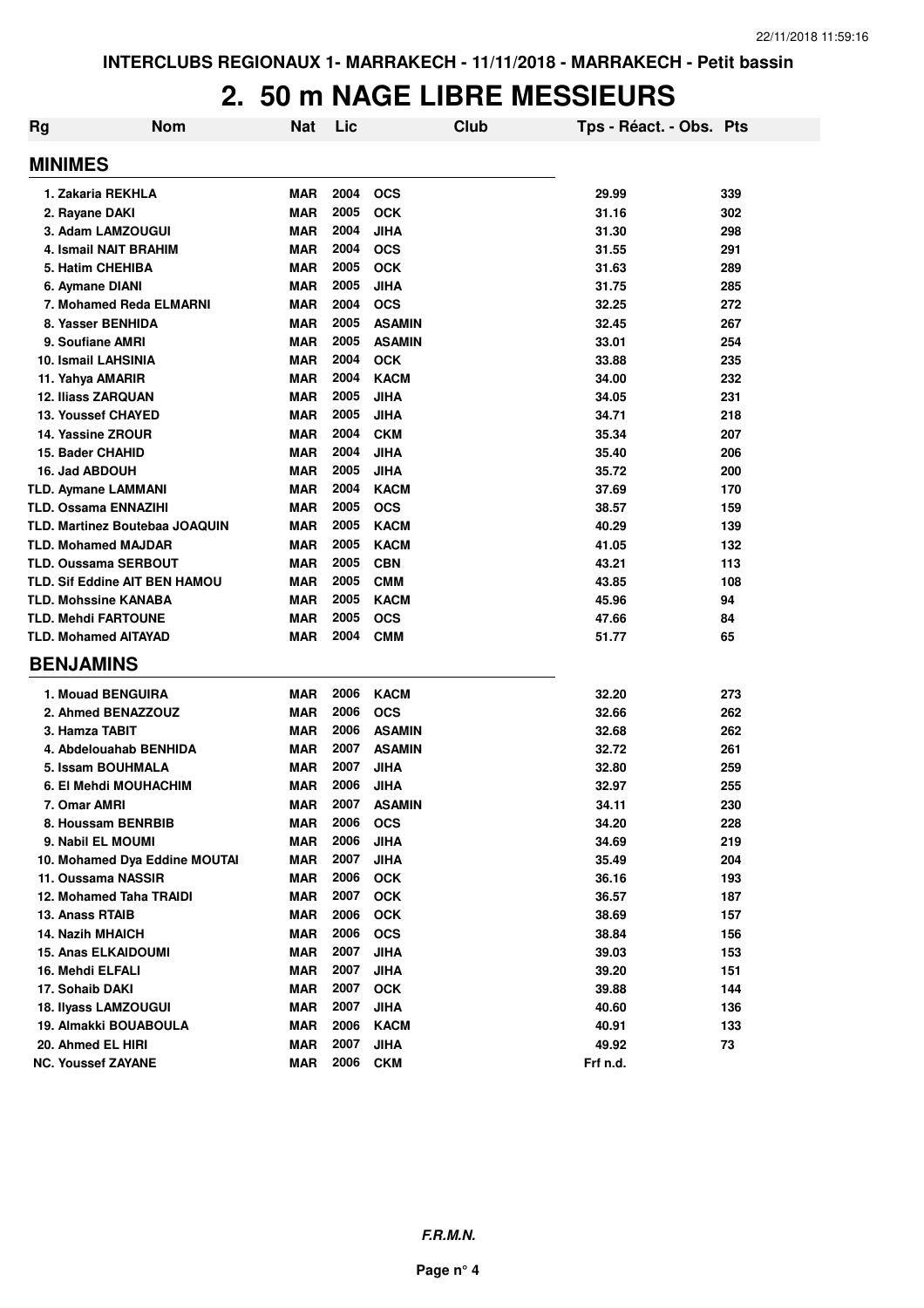**INTERCLUBS REGIONAUX 1- MARRAKECH - 11/11/2018 - MARRAKECH - Petit bassin**

# **3. 200 m DOS DAMES**

| Rg                        | <b>Nom</b>          | <b>Nat</b> | Lic  |               | Club | Tps - Réact. - Obs. Pts |     |
|---------------------------|---------------------|------------|------|---------------|------|-------------------------|-----|
| <b>JUNIORS</b>            |                     |            |      |               |      |                         |     |
| 1. Hiba FAHSI             |                     | <b>MAR</b> | 2001 | <b>OCK</b>    |      | 2:21.79                 | 669 |
| <b>NC. Kaoutar KHALED</b> |                     | <b>MAR</b> | 2001 | <b>OCK</b>    |      | Frf n.d.                |     |
| <b>CADETS</b>             |                     |            |      |               |      |                         |     |
|                           | 1. Yasmine BANADI   | <b>MAR</b> | 2003 | <b>OCK</b>    |      | 2:52.45                 | 372 |
| <b>NC. Karima KANOUN</b>  |                     | <b>MAR</b> | 2002 | <b>ASAMIN</b> |      | Frf n.d.                |     |
| <b>MINIMES</b>            |                     |            |      |               |      |                         |     |
|                           | 1. Bachair LAHOUIRI | <b>MAR</b> | 2005 | <b>OCK</b>    |      | 2:56.30                 | 348 |
| <b>NC. Imane SIHAMI</b>   |                     | <b>MAR</b> | 2004 | <b>OCK</b>    |      | Dsq NI                  | 0   |
| <b>BENJAMINS</b>          |                     |            |      |               |      |                         |     |
| 1. Aya RIFAI              |                     | <b>MAR</b> | 2007 | <b>ASAMIN</b> |      | 2:57.28                 | 342 |
| 2. Wiam SAOUI             |                     | <b>MAR</b> | 2006 | <b>ASAMIN</b> |      | 2:57.69                 | 340 |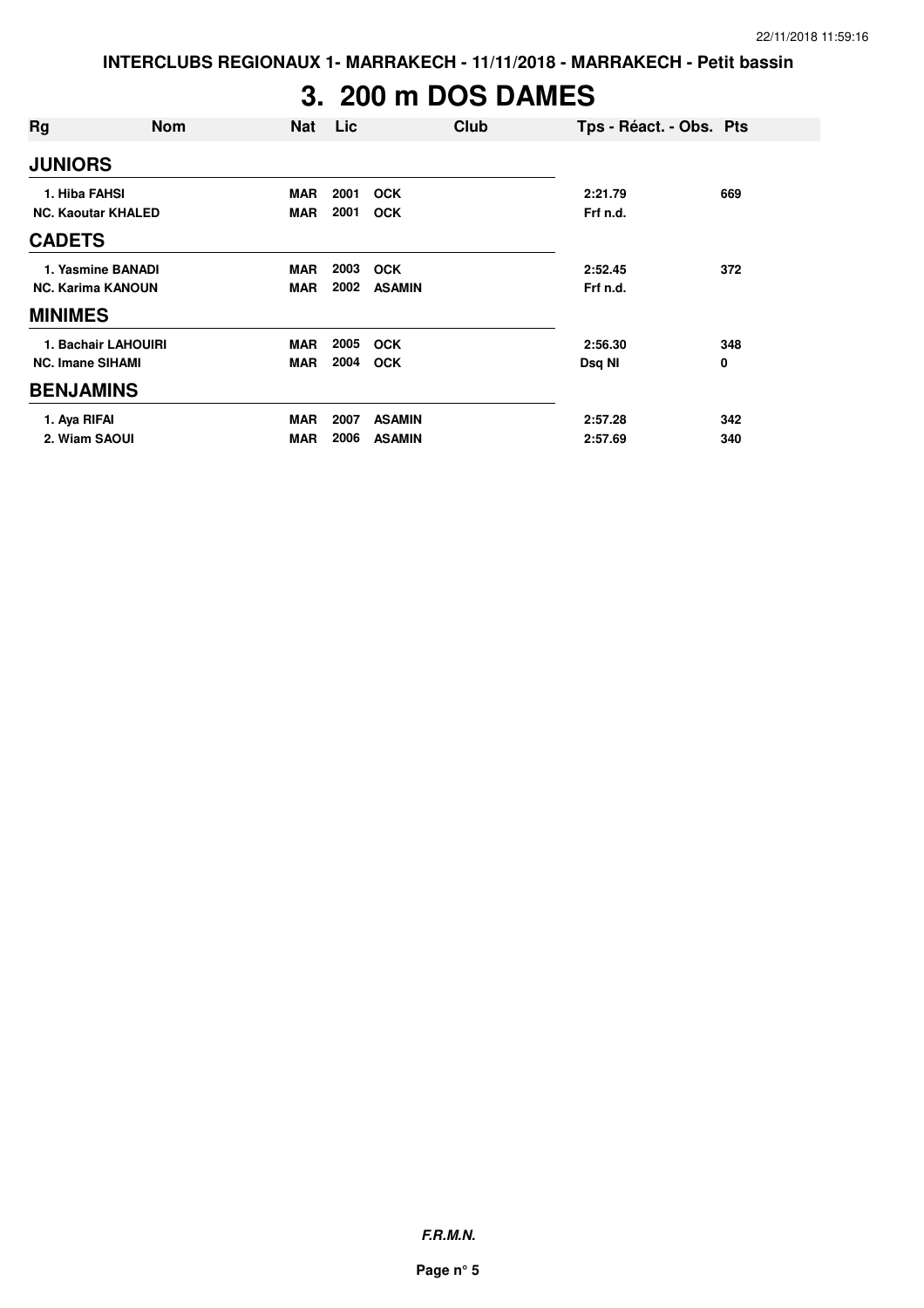#### **4. 200 m DOS MESSIEURS**

| Rg               | <b>Nom</b>               | <b>Nat</b> | Lic  | Club          | Tps - Réact. - Obs. Pts |     |
|------------------|--------------------------|------------|------|---------------|-------------------------|-----|
| <b>CADETS</b>    |                          |            |      |               |                         |     |
|                  | 1. Ismail ES SAMLALI     | <b>MAR</b> | 2002 | <b>OCK</b>    | 2:17.95                 | 534 |
|                  | 2. Ouissam NAJIH         | <b>MAR</b> | 2002 | <b>KACM</b>   | 2:25.75                 | 452 |
|                  | 3. Youssef KARADA        | <b>MAR</b> | 2003 | <b>ASAMIN</b> | 2:27.59                 | 436 |
|                  | 4. Mohamed Amine DIDOUCH | <b>MAR</b> | 2003 | <b>ASAMIN</b> | 2:36.10                 | 368 |
|                  | 5. Othmane AIT SALAH     | <b>MAR</b> | 2002 | <b>JIHA</b>   | 2:38.84                 | 349 |
| <b>MINIMES</b>   |                          |            |      |               |                         |     |
|                  | <b>1. Ali BENLACHHAB</b> | <b>MAR</b> | 2005 | <b>ASAMIN</b> | 2:48.34                 | 293 |
|                  | 2. Yassine ZOUBIR        | <b>MAR</b> | 2004 | <b>OCK</b>    | 2:55.43                 | 259 |
|                  | 3. Anass SAFOINE         | <b>MAR</b> | 2004 | <b>OCK</b>    | 2:57.23                 | 251 |
|                  | 4. Amine ZOUBIR          | <b>MAR</b> | 2004 | <b>OCK</b>    | 2:59.30                 | 243 |
| <b>BENJAMINS</b> |                          |            |      |               |                         |     |
|                  | 1. Houssam BENRBIB       | <b>MAR</b> | 2006 | <b>OCS</b>    | 3:09.56                 | 205 |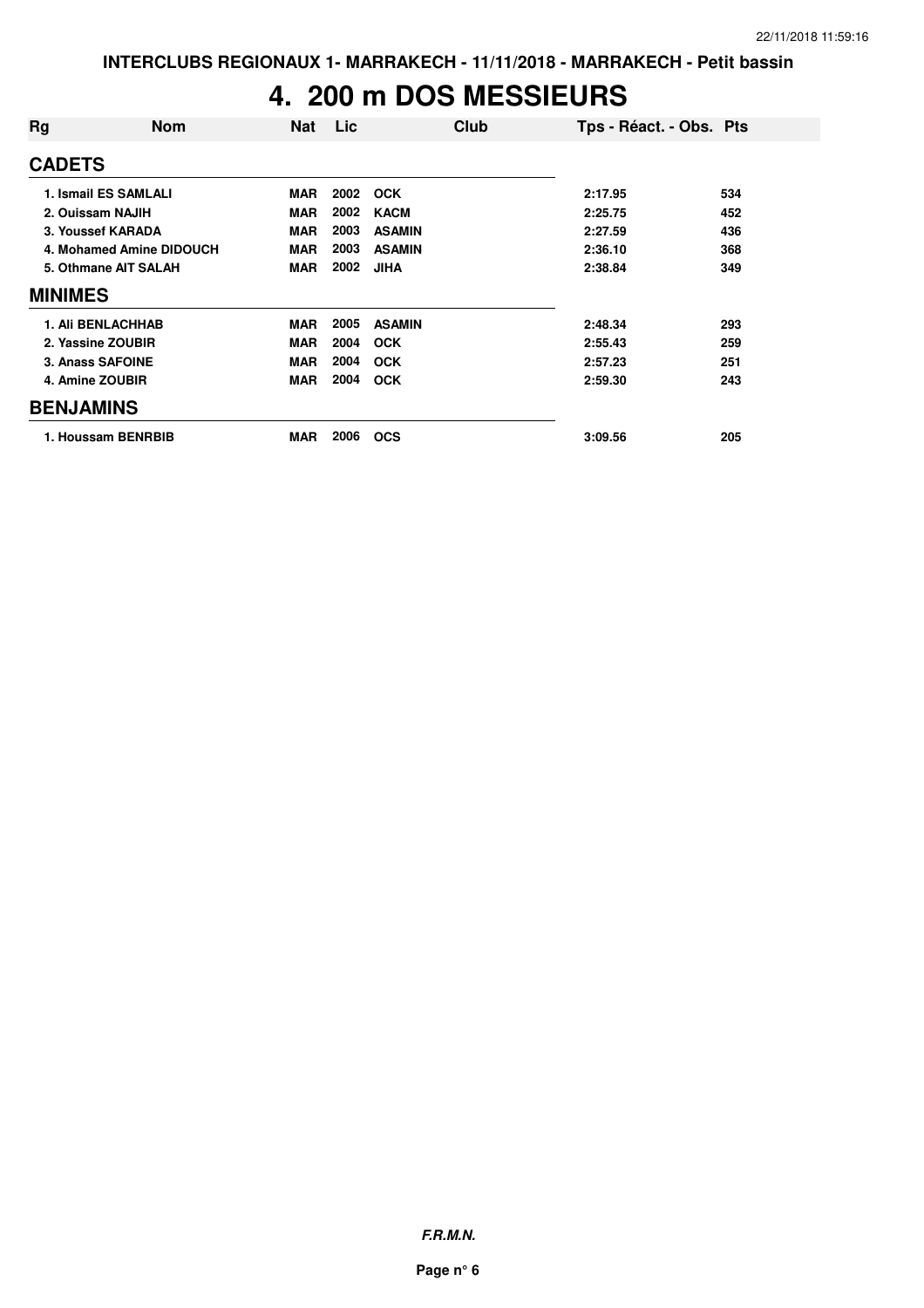#### **5. 100 m PAPILLON DAMES**

| Rg                       | <b>Nom</b> | <b>Nat</b> | <b>Lic</b> |             | Club | Tps - Réact. - Obs. Pts |     |
|--------------------------|------------|------------|------------|-------------|------|-------------------------|-----|
| <b>SENIORS</b>           |            |            |            |             |      |                         |     |
| 1. Fadwa FIDADI          |            | <b>MAR</b> | 1999       | <b>KACM</b> |      | 1:08.30                 | 550 |
| <b>JUNIORS</b>           |            |            |            |             |      |                         |     |
| 1. Hiba RMILI            |            | <b>MAR</b> | 2000       | <b>OCK</b>  |      | 1:13.09                 | 449 |
| <b>CADETS</b>            |            |            |            |             |      |                         |     |
| 1. Hiba LAKNIT           |            | <b>MAR</b> | 2002       | <b>OCK</b>  |      | 1:08.70                 | 541 |
| <b>MINIMES</b>           |            |            |            |             |      |                         |     |
| 1. Aalia BOUOUFOUSSE     |            | <b>MAR</b> | 2004       | <b>JIHA</b> |      | 1:28.28                 | 255 |
| 2. Sara ZEKRITI          |            | <b>MAR</b> | 2004       | <b>JIHA</b> |      | 1:28.48                 | 253 |
| <b>NC. Widad MORCHID</b> |            | <b>MAR</b> | 2004       | <b>OCK</b>  |      | Dsq VI                  | 0   |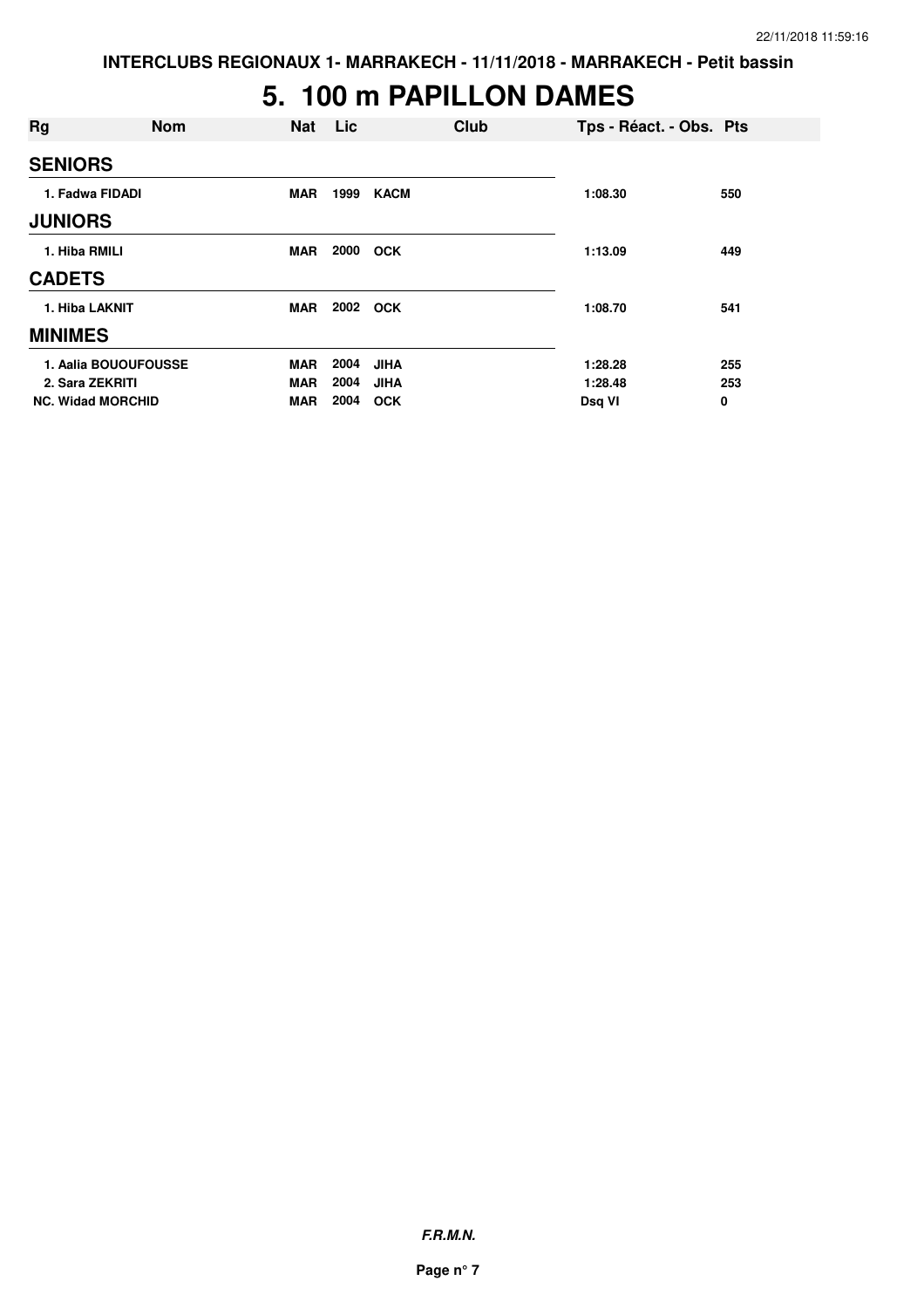## **6. 100 m PAPILLON MESSIEURS**

| Rg                    | <b>Nom</b>                      | <b>Nat</b> | Lic  | Club        | Tps - Réact. - Obs. Pts |     |
|-----------------------|---------------------------------|------------|------|-------------|-------------------------|-----|
| <b>SENIORS</b>        |                                 |            |      |             |                         |     |
|                       | <b>1. EL YAZID AIT BENCHIBA</b> | <b>MAR</b> | 1994 | <b>JIHA</b> | 1:10.44                 | 353 |
| <b>TLD. Ali HAFID</b> |                                 | <b>MAR</b> | 1998 | <b>JIHA</b> | 1:18.03                 | 260 |
| <b>CADETS</b>         |                                 |            |      |             |                         |     |
|                       | 1. Riyad Abdelbasset ELBANNAY   | <b>MAR</b> | 2003 | <b>OCK</b>  | 1:15.15                 | 291 |
| <b>MINIMES</b>        |                                 |            |      |             |                         |     |
|                       | 1. Mohamed Adam NOURDINE        | <b>MAR</b> | 2005 | <b>OCK</b>  | 1:12.34                 | 326 |
|                       | <b>TLD. Zakaria REKHLA</b>      | <b>MAR</b> | 2004 | <b>OCS</b>  | 1:26.61                 | 190 |
|                       | <b>NC. Ismail NAIT BRAHIM</b>   | <b>MAR</b> | 2004 | <b>OCS</b>  | Dsq VI                  | 0   |
| <b>BENJAMINS</b>      |                                 |            |      |             |                         |     |
|                       | 1. El Mehdi MOUHACHIM           | <b>MAR</b> | 2006 | <b>JIHA</b> | 1:34.93                 | 144 |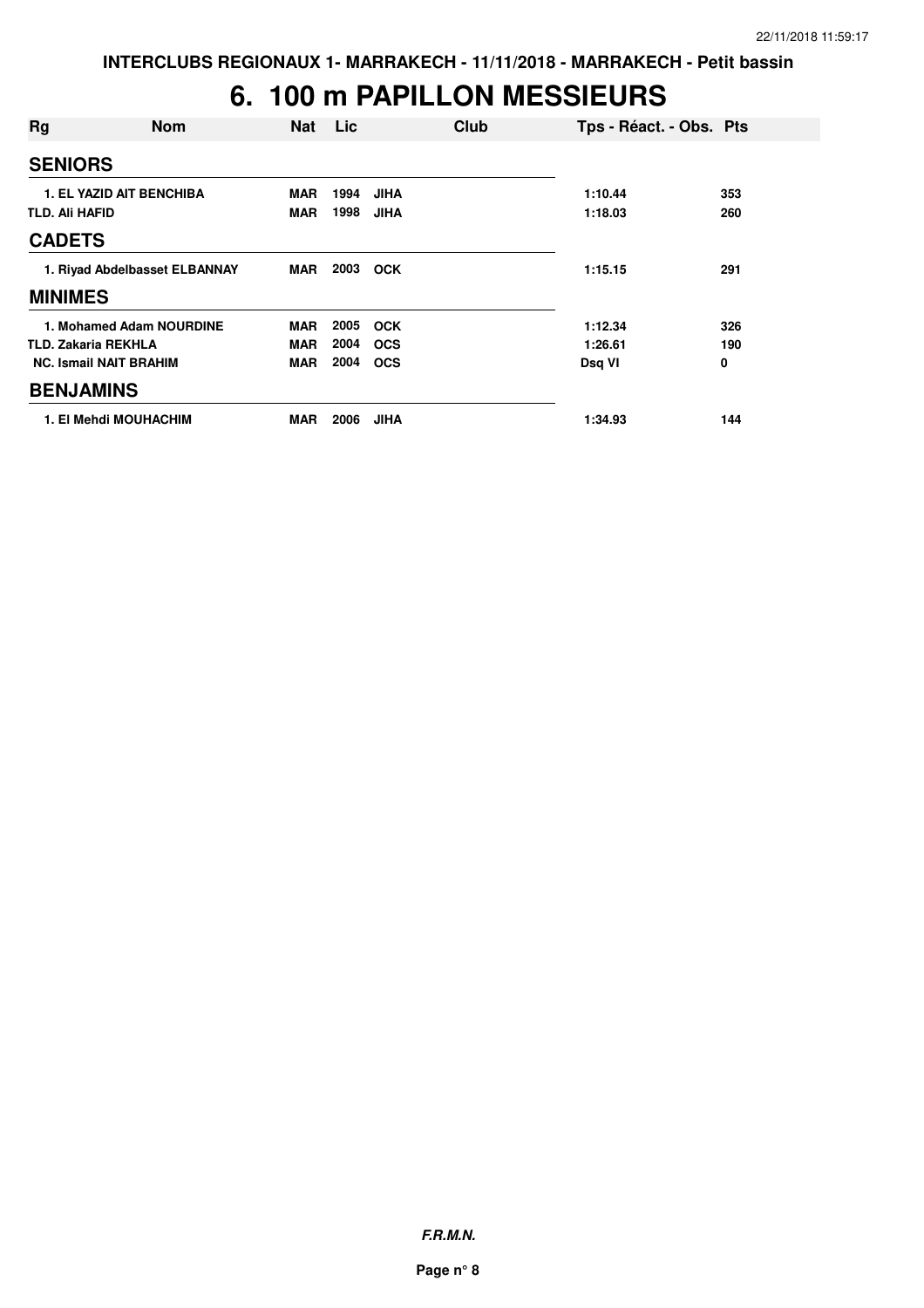## **7. 200 m 4 NAGES DAMES**

| Rg               | <b>Nom</b> | <b>Nat</b> | Lic          | Club | Tps - Réact. - Obs. Pts |     |
|------------------|------------|------------|--------------|------|-------------------------|-----|
| <b>BENJAMINS</b> |            |            |              |      |                         |     |
| 1. Sarah LACOMBE |            | <b>MAR</b> | 2007<br>JIHA |      | 3:18.14                 | 258 |
| 2. Sara CHBALY   |            | <b>MAR</b> | 2006 JIHA    |      | 3:35.50                 | 200 |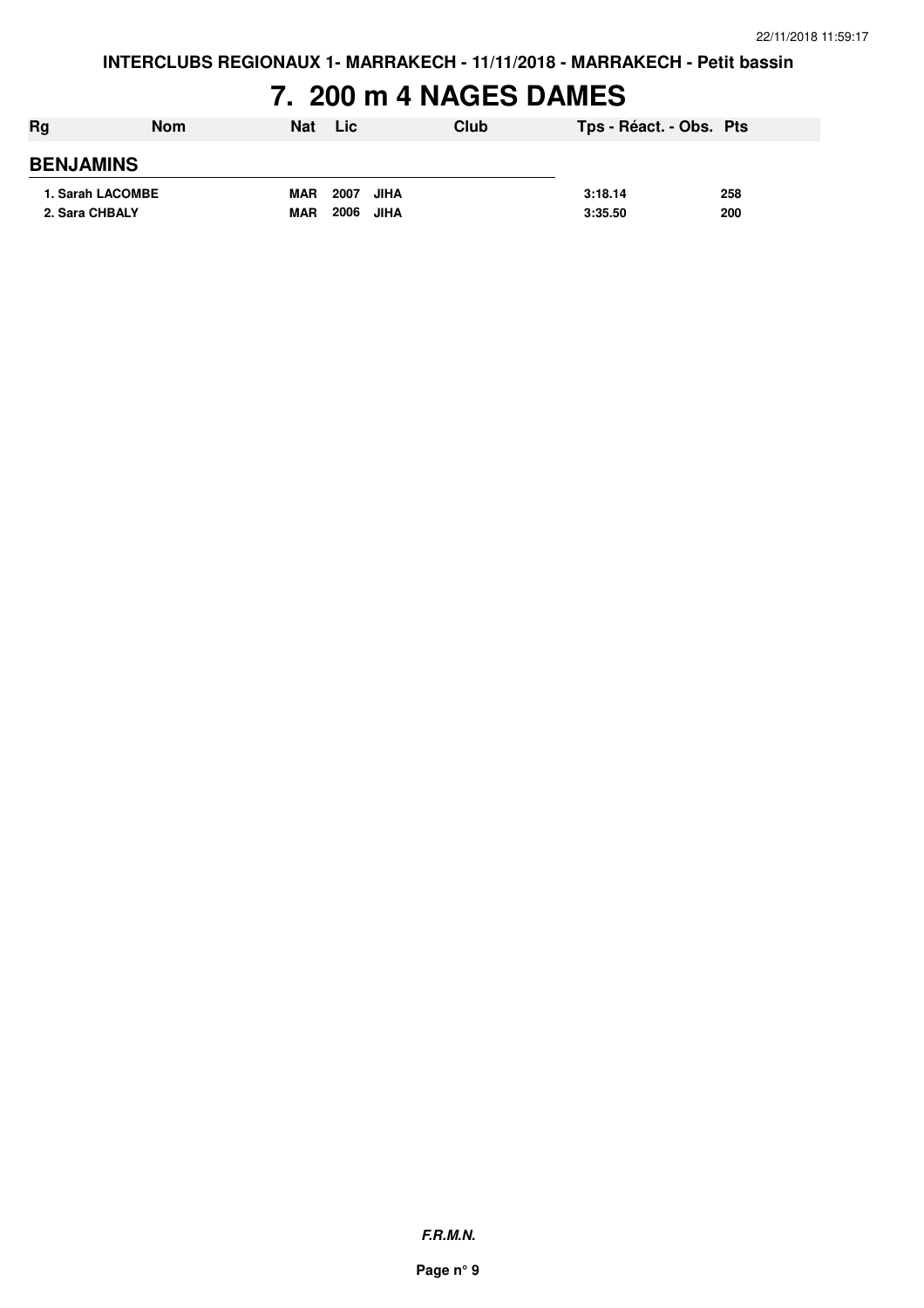#### **8. 200 m 4 NAGES MESSIEURS**

| Rg                             | <b>Nom</b> | <b>Nat</b> | <b>Lic</b> |               | Club | Tps - Réact. - Obs. Pts |     |
|--------------------------------|------------|------------|------------|---------------|------|-------------------------|-----|
| <b>CADETS</b>                  |            |            |            |               |      |                         |     |
| <b>NC. Mounir ZAHIDI</b>       |            |            | 2002       | JIHA          |      | Dsq NI                  | 0   |
| <b>BENJAMINS</b>               |            |            |            |               |      |                         |     |
| 1. Hamza TABIT                 |            | <b>MAR</b> | 2006       | <b>ASAMIN</b> |      | 3:01.17                 | 251 |
| 2. Ahmed BENAZZOUZ             |            | <b>MAR</b> | 2006       | <b>OCS</b>    |      | 3:01.54                 | 250 |
| 3. Omar AMRI                   |            | <b>MAR</b> | 2007       | <b>ASAMIN</b> |      | 3:09.13                 | 221 |
| <b>NC. Abdelouahab BENHIDA</b> |            | <b>MAR</b> | 2007       | <b>ASAMIN</b> |      | Dsq NI                  | 0   |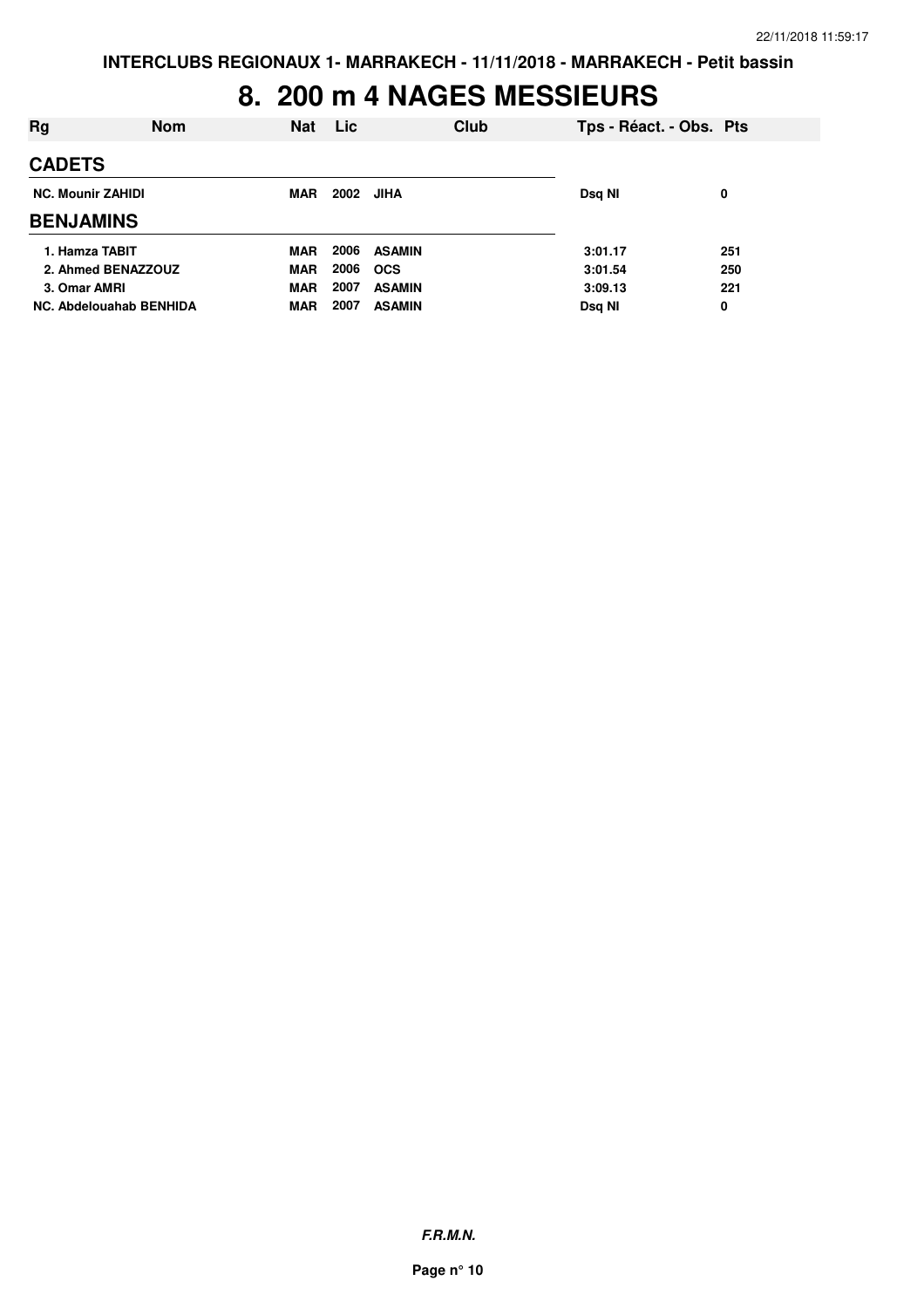#### **9. 1500 m NAGE LIBRE DAMES**

| Rg                          | <b>Nom</b>          | <b>Nat</b> | Lic  | Club       | Tps - Réact. - Obs. Pts |     |
|-----------------------------|---------------------|------------|------|------------|-------------------------|-----|
| <b>JUNIORS</b>              |                     |            |      |            |                         |     |
| 1. Hiba FAHSI               |                     | <b>MAR</b> | 2001 | <b>OCK</b> | 18:52.06                | 551 |
| 2. Atar IDRISSI             |                     | <b>MAR</b> | 2001 | <b>OCK</b> | 20:22.27                | 438 |
| <b>CADETS</b>               |                     |            |      |            |                         |     |
| 1. Hiba LAKNIT              |                     | <b>MAR</b> | 2002 | <b>OCK</b> | 19:18.50                | 514 |
| 2. Mariam SELLAFI           |                     | <b>MAR</b> | 2002 | <b>OCK</b> | 19:54.17                | 469 |
| <b>TLD. Yasmine BANADI</b>  |                     | <b>MAR</b> | 2003 | <b>OCK</b> | 23:49.80                | 273 |
| <b>TLD. Hala MALLOULI</b>   |                     | <b>MAR</b> | 2003 | <b>OCK</b> | 24:46.02                | 243 |
| <b>MINIMES</b>              |                     |            |      |            |                         |     |
| 1. Sarah ZOUBIR             |                     | <b>MAR</b> | 2004 | <b>OCK</b> | 20:56.77                | 403 |
|                             | 2. Hiba AOUFOUCHI   | <b>MAR</b> | 2004 | <b>OCK</b> | 21:34.59                | 368 |
|                             | 3. Bachair LAHOUIRI | <b>MAR</b> | 2005 | <b>OCK</b> | 21:47.44                | 358 |
| 4. Imane SIHAMI             |                     | <b>MAR</b> | 2004 | <b>OCK</b> | 21:49.59                | 356 |
| 5. Widad MORCHID            |                     | <b>MAR</b> | 2004 | <b>OCK</b> | 22:52.94                | 309 |
| <b>TLD. Douaa ES SAMAKI</b> |                     | <b>MAR</b> | 2004 | <b>OCK</b> | 23:17.83                | 292 |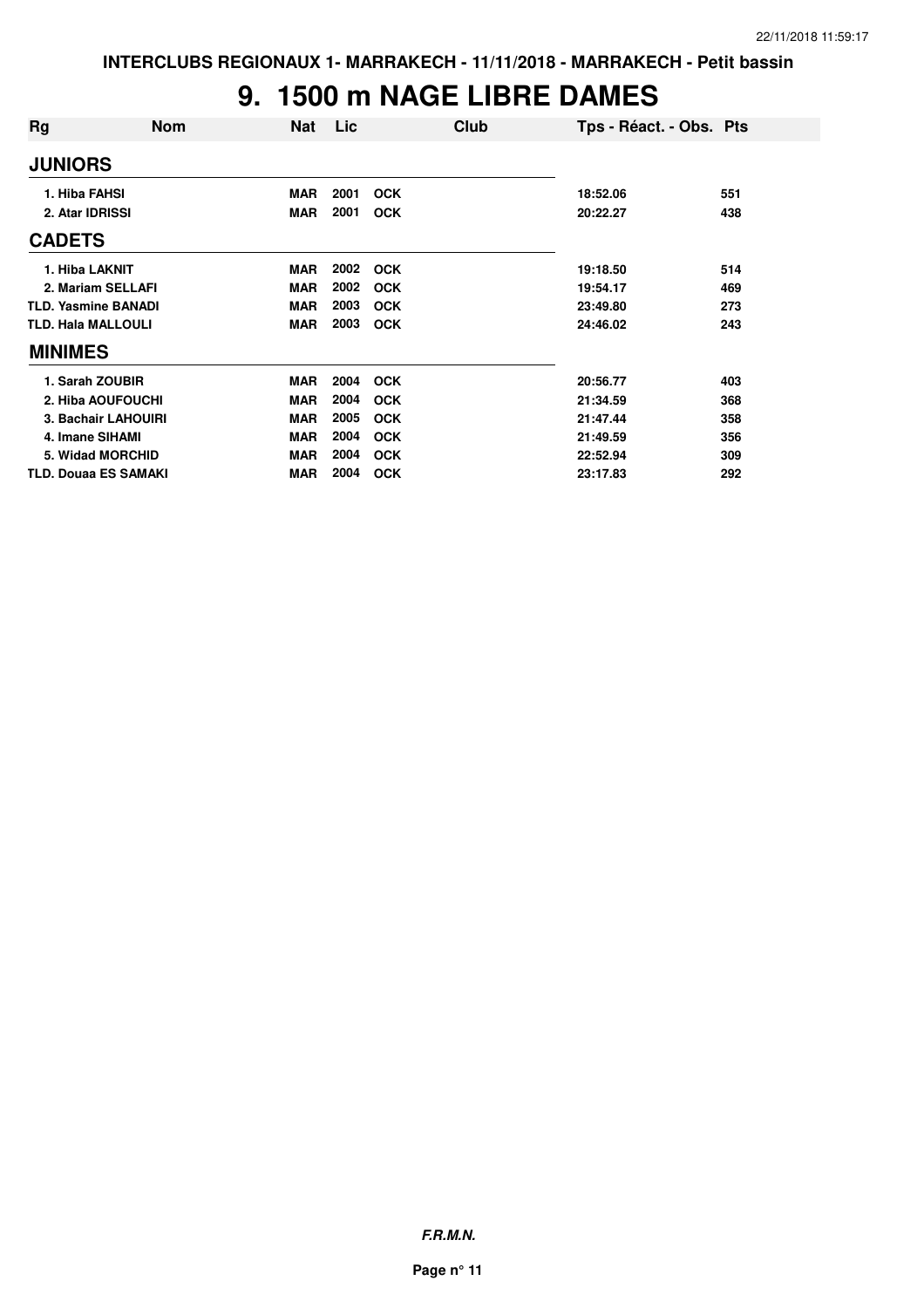#### **10. 1500 m NAGE LIBRE MESSIEURS**

| <b>Rg</b> | <b>Nom</b>                      | <b>Nat</b> | Lic  | Club          | Tps - Réact. - Obs. Pts |     |
|-----------|---------------------------------|------------|------|---------------|-------------------------|-----|
|           | <b>SENIORS</b>                  |            |      |               |                         |     |
|           | <b>TLD. Abdessamad BOUSDAGH</b> | <b>MAR</b> | 1994 | <b>ASAMIN</b> | 21:59.67                | 287 |
|           | <b>CADETS</b>                   |            |      |               |                         |     |
|           | 1. Mohamed Amine DIDOUCH        | <b>MAR</b> | 2003 | <b>ASAMIN</b> | 18:27.91                | 485 |
|           | 2. Achraf HMAITTANE             | <b>MAR</b> | 2003 | <b>ASAMIN</b> | 18:43.34                | 466 |
|           | 3. Ismail ES SAMLALI            | <b>MAR</b> | 2002 | <b>OCK</b>    | 18:52.12                | 455 |
|           | <b>4. Lounes MOUHOUBI</b>       | <b>MAR</b> | 2002 | <b>ASAMIN</b> | 19:21.75                | 421 |
|           | 5. Ayoub RABOUN                 | <b>MAR</b> | 2003 | <b>ASAMIN</b> | 19:24.78                | 418 |
|           | 6. Anas QOUANANE                | <b>MAR</b> | 2003 | <b>OCK</b>    | 20:11.06                | 372 |
|           | 7. Riyad Abdelbasset ELBANNAY   | <b>MAR</b> | 2003 | <b>OCK</b>    | 20:29.59                | 355 |
|           | 8. Abdelhadi SALAH              | <b>MAR</b> | 2003 | <b>OCK</b>    | 20:35.78                | 350 |
|           | <b>TLD. Zakaria RAQABI</b>      | <b>MAR</b> | 2003 | <b>OCK</b>    | 24:55.13                | 197 |
|           | <b>MINIMES</b>                  |            |      |               |                         |     |
|           | 1. Mohamed Adam NOURDINE        | <b>MAR</b> | 2005 | <b>OCK</b>    | 19:35.51                | 406 |
|           | 2. Hatim CHEHIBA                | <b>MAR</b> | 2005 | <b>OCK</b>    | 21:03.07                | 327 |
|           | 3. Yasser BENHIDA               | <b>MAR</b> | 2005 | <b>ASAMIN</b> | 21:20.01                | 315 |
|           | 4. Rayane DAKI                  | <b>MAR</b> | 2005 | <b>OCK</b>    | 21:21.31                | 314 |
|           | <b>5. Ali BENLACHHAB</b>        | <b>MAR</b> | 2005 | <b>ASAMIN</b> | 21:24.73                | 311 |
|           | 6. Amine ZOUBIR                 | <b>MAR</b> | 2004 | <b>OCK</b>    | 21:32.22                | 306 |
|           | <b>TLD. Ismail LAHSINIA</b>     | <b>MAR</b> | 2004 | <b>OCK</b>    | 21:58.45                | 288 |
|           | <b>TLD. Soufiane AMRI</b>       | <b>MAR</b> | 2005 | <b>ASAMIN</b> | 22:17.08                | 276 |
|           | <b>TLD. Karim SELLAFI</b>       | <b>MAR</b> | 2005 | <b>OCK</b>    | 22:23.69                | 272 |
|           | <b>TLD. Yassine ZOUBIR</b>      | <b>MAR</b> | 2004 | <b>OCK</b>    | 22:27.19                | 270 |
|           | <b>TLD. Anass SAFOINE</b>       | <b>MAR</b> | 2004 | <b>OCK</b>    | 22:45.70                | 259 |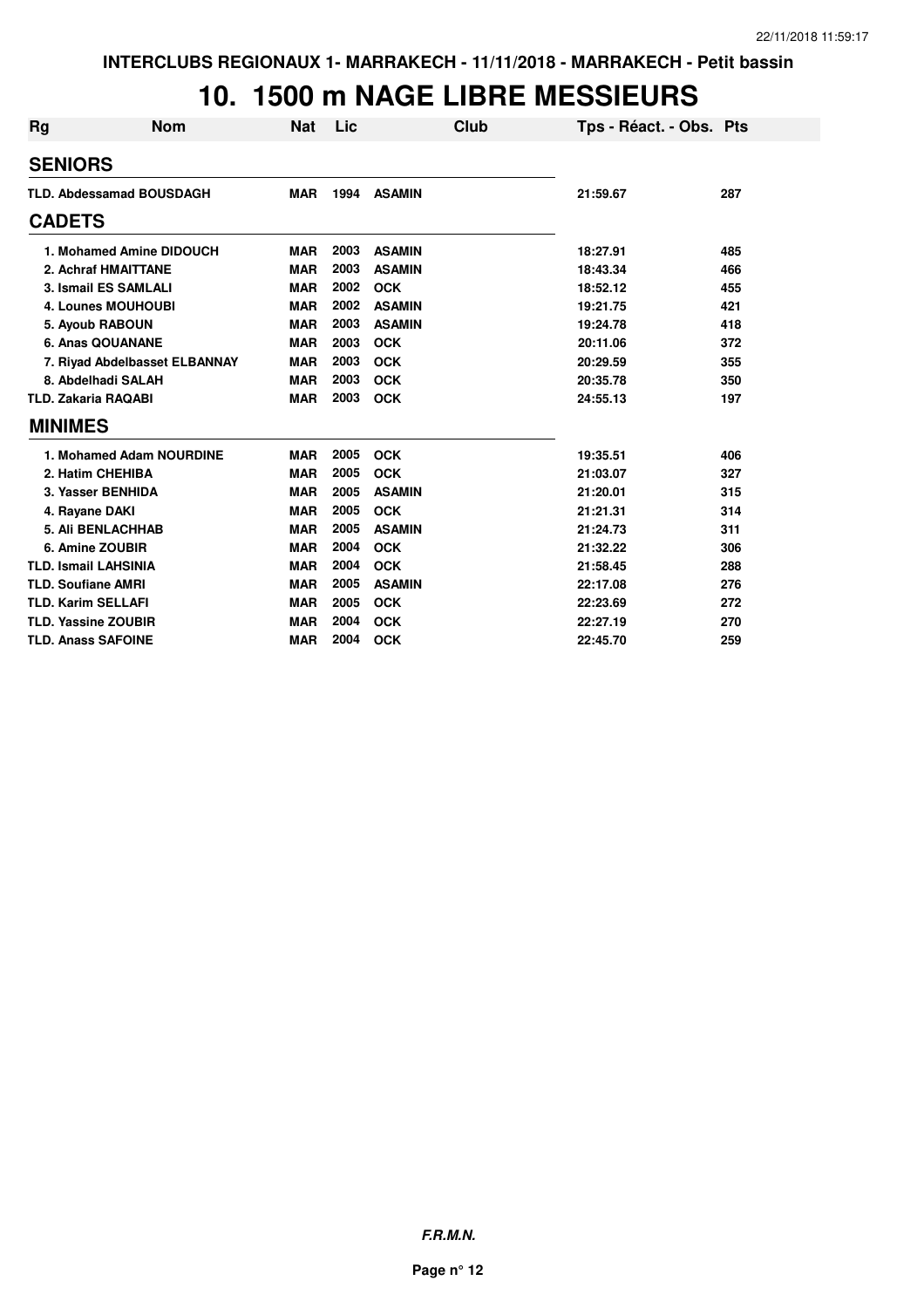#### **11. 400 m NAGE LIBRE DAMES**

| <b>Rg</b>                 | <b>Nom</b> | <b>Nat</b> | Lic  | Club          | Tps - Réact. - Obs. Pts |     |
|---------------------------|------------|------------|------|---------------|-------------------------|-----|
| <b>SENIORS</b>            |            |            |      |               |                         |     |
| 1. Fadwa FIDADI           |            | <b>MAR</b> | 1999 | <b>KACM</b>   | 4:52.81                 | 539 |
| <b>JUNIORS</b>            |            |            |      |               |                         |     |
| 1. Hiba FAHSI             |            | <b>MAR</b> | 2001 | <b>OCK</b>    | 4:44.12                 | 590 |
| 2. Hiba RMILI             |            | <b>MAR</b> | 2000 | <b>OCK</b>    | 5:16.79                 | 426 |
| 3. Atar IDRISSI           |            | <b>MAR</b> | 2001 | <b>OCK</b>    | 5:20.63                 | 410 |
| <b>NC. Kaoutar KHALED</b> |            | <b>MAR</b> | 2001 | <b>OCK</b>    | Frf n.d.                |     |
| <b>CADETS</b>             |            |            |      |               |                         |     |
| 1. Hiba LAKNIT            |            | <b>MAR</b> | 2002 | <b>OCK</b>    | 4:48.60                 | 563 |
| 2. Mariam SELLAFI         |            | <b>MAR</b> | 2002 | <b>OCK</b>    | 4:52.81                 | 539 |
| 3. Yasmine BANADI         |            | <b>MAR</b> | 2003 | <b>OCK</b>    | 5:51.06                 | 313 |
| <b>TLD. Hala MALLOULI</b> |            | <b>MAR</b> | 2003 | <b>OCK</b>    | 6:20.50                 | 245 |
| <b>MINIMES</b>            |            |            |      |               |                         |     |
| 1. Hiba AOUFOUCHI         |            | <b>MAR</b> | 2004 | <b>OCK</b>    | 5:15.14                 | 432 |
| 2. Sarah ZOUBIR           |            | <b>MAR</b> | 2004 | <b>OCK</b>    | 5:32.09                 | 369 |
| 3. Bachair LAHOUIRI       |            | <b>MAR</b> | 2005 | <b>OCK</b>    | 5:34.22                 | 362 |
| 4. Widad MORCHID          |            | <b>MAR</b> | 2004 | <b>OCK</b>    | 5:42.14                 | 338 |
| 5. Sara ZEKRITI           |            | <b>MAR</b> | 2004 | <b>JIHA</b>   | 5:51.79                 | 311 |
| 6. Douaa ES SAMAKI        |            | <b>MAR</b> | 2004 | <b>OCK</b>    | 5:52.09                 | 310 |
| 7. Imane SIHAMI           |            | <b>MAR</b> | 2004 | <b>OCK</b>    | 5:52.20                 | 310 |
| <b>BENJAMINS</b>          |            |            |      |               |                         |     |
| 1. Joulane MAHJOUBI       |            | <b>MAR</b> | 2007 | <b>ASAMIN</b> | 5:35.56                 | 358 |
| 2. Wiam SAOUI             |            | <b>MAR</b> | 2006 | <b>ASAMIN</b> | 5:36.08                 | 356 |
| 3. Lina BOURZI            |            | <b>MAR</b> | 2007 | <b>ASAMIN</b> | 5:37.42                 | 352 |
| 4. Hasnae IDRISSI         |            | <b>MAR</b> | 2007 | <b>OCK</b>    | 5:44.56                 | 331 |
| 5. Aya RIFAI              |            | <b>MAR</b> | 2007 | <b>ASAMIN</b> | 5:49.41                 | 317 |
| 6. Lina Malak HAITAM      |            | <b>MAR</b> | 2007 | <b>OCK</b>    | 6:05.98                 | 276 |
| 7. Marwa EL-ABBARI        |            | <b>MAR</b> | 2007 | <b>OCK</b>    | 6:17.94                 | 250 |
| 8. Insaf ECH-CHEIKH       |            | <b>MAR</b> | 2006 | <b>OCK</b>    | 7:08.89                 | 171 |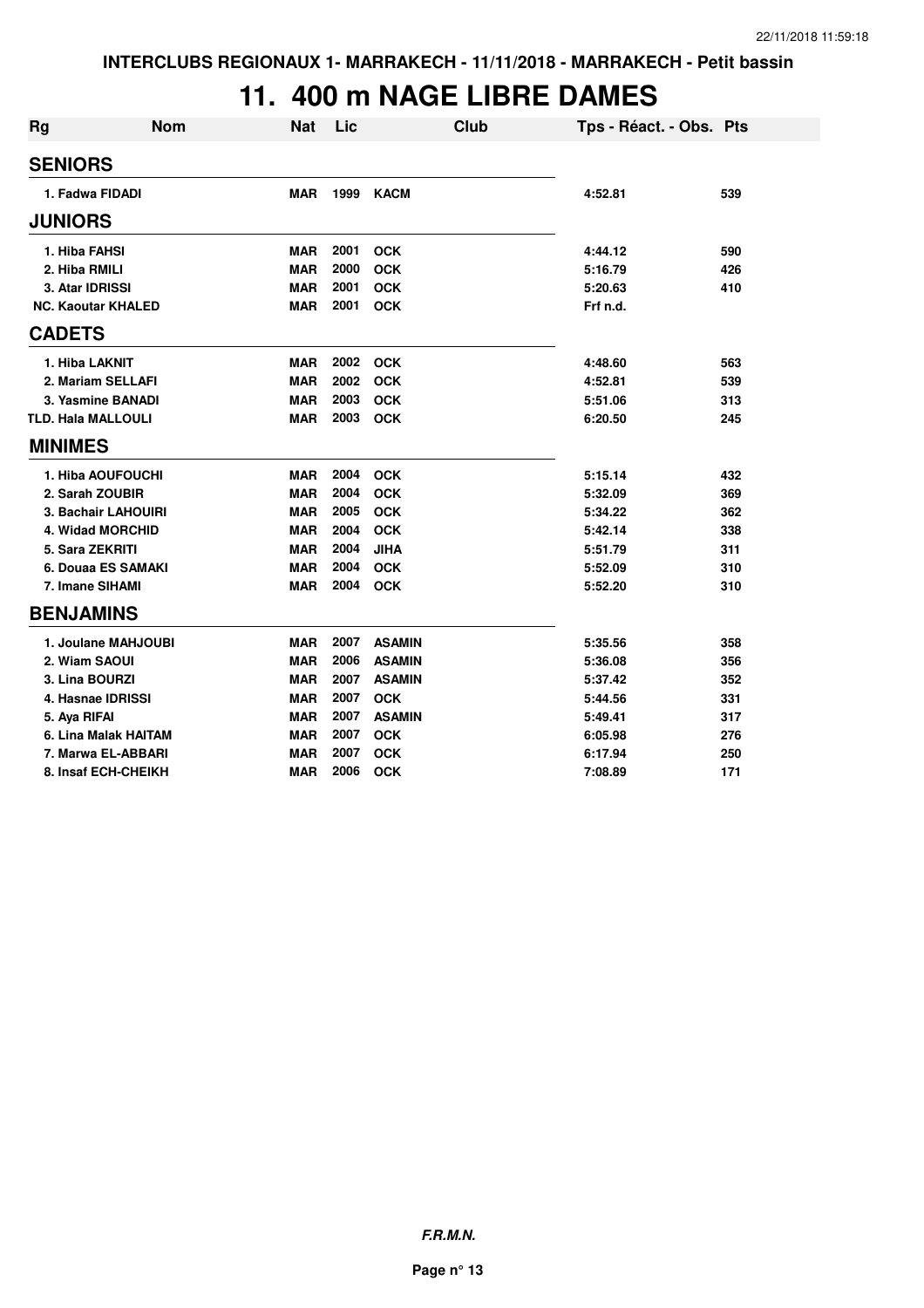#### **12. 400 m NAGE LIBRE MESSIEURS**

| <b>Rg</b>          | <b>Nom</b>                      | <b>Nat</b> | Lic  |               | Club | Tps - Réact. - Obs. Pts |     |
|--------------------|---------------------------------|------------|------|---------------|------|-------------------------|-----|
| <b>SENIORS</b>     |                                 |            |      |               |      |                         |     |
|                    | <b>TLD. Abdessamad BOUSDAGH</b> | <b>MAR</b> | 1994 | <b>ASAMIN</b> |      | 5:40.84                 | 269 |
| <b>CADETS</b>      |                                 |            |      |               |      |                         |     |
|                    | 1. Lounes MOUHOUBI              | <b>MAR</b> | 2002 | <b>ASAMIN</b> |      | 4:34.33                 | 516 |
|                    | 1. Mohamed Amine DIDOUCH        | <b>MAR</b> | 2003 | <b>ASAMIN</b> |      | 4:34.33                 | 516 |
|                    | 3. Ismail ES SAMLALI            | <b>MAR</b> | 2002 | <b>OCK</b>    |      | 4:44.64                 | 462 |
|                    | <b>4. Achraf HMAITTANE</b>      | <b>MAR</b> | 2003 | <b>ASAMIN</b> |      | 4:46.34                 | 454 |
| 5. Ayoub RABOUN    |                                 | <b>MAR</b> | 2003 | <b>ASAMIN</b> |      | 4:55.03                 | 415 |
| 6. Fayçal FIDADI   |                                 | <b>MAR</b> | 2003 | <b>KACM</b>   |      | 4:55.55                 | 412 |
|                    | 7. Riyad Abdelbasset ELBANNAY   | <b>MAR</b> | 2003 | <b>OCK</b>    |      | 5:07.45                 | 366 |
| 8. Anas QOUANANE   |                                 | <b>MAR</b> | 2003 | <b>OCK</b>    |      | 5:28.84                 | 299 |
|                    | 9. Abdelhadi SALAH              | <b>MAR</b> | 2003 | <b>OCK</b>    |      | 5:31.02                 | 293 |
| 10. Zakaria RAQABI |                                 | <b>MAR</b> | 2003 | <b>OCK</b>    |      | 5:55.73                 | 236 |
| <b>MINIMES</b>     |                                 |            |      |               |      |                         |     |
|                    | 1. Mohamed Adam NOURDINE        | <b>MAR</b> | 2005 | <b>OCK</b>    |      | 4:50.91                 | 432 |
| 2. Hatim CHEHIBA   |                                 | <b>MAR</b> | 2005 | <b>OCK</b>    |      | 5:13.52                 | 345 |
| 3. Amine ZOUBIR    |                                 | <b>MAR</b> | 2004 | <b>OCK</b>    |      | 5:18.80                 | 328 |
| 4. Yasser BENHIDA  |                                 | <b>MAR</b> | 2005 | <b>ASAMIN</b> |      | 5:20.00                 | 325 |
| 5. Rayane DAKI     |                                 | <b>MAR</b> | 2005 | <b>OCK</b>    |      | 5:27.02                 | 304 |
| 6. Ismail LAHSINIA |                                 | <b>MAR</b> | 2004 | <b>OCK</b>    |      | 5:32.36                 | 290 |
|                    | 7. Ali BENLACHHAB               | <b>MAR</b> | 2005 | <b>ASAMIN</b> |      | 5:35.81                 | 281 |
| 8. Karim SELLAFI   |                                 | <b>MAR</b> | 2005 | <b>OCK</b>    |      | 5:36.07                 | 280 |
| 9. Anass SAFOINE   |                                 | <b>MAR</b> | 2004 | <b>OCK</b>    |      | 5:46.28                 | 256 |
| 10. Soufiane AMRI  |                                 | <b>MAR</b> | 2005 | <b>ASAMIN</b> |      | 5:49.97                 | 248 |
| 11. Yassine ZOUBIR |                                 | <b>MAR</b> | 2004 | <b>OCK</b>    |      | 5:54.95                 | 238 |
| <b>BENJAMINS</b>   |                                 |            |      |               |      |                         |     |
| 1. Hamza TABIT     |                                 | <b>MAR</b> | 2006 | <b>ASAMIN</b> |      | 5:20.19                 | 324 |
| 2. Omar AMRI       |                                 | <b>MAR</b> | 2007 | <b>ASAMIN</b> |      | 5:27.67                 | 302 |
|                    | 3. Issam BOUHMALA               | <b>MAR</b> | 2007 | <b>JIHA</b>   |      | 5:32.16                 | 290 |
|                    | 4. Mouad BENGUIRA               | <b>MAR</b> | 2006 | <b>KACM</b>   |      | 5:34.19                 | 285 |
|                    | 5. Abdelouahab BENHIDA          | <b>MAR</b> | 2007 | <b>ASAMIN</b> |      | 5:43.29                 | 263 |
|                    | 6. Mohamed Taha TRAIDI          | <b>MAR</b> | 2007 | <b>OCK</b>    |      | 6:30.32                 | 179 |
| 7. Sohaib DAKI     |                                 | <b>MAR</b> | 2007 | <b>OCK</b>    |      | 7:16.84                 | 127 |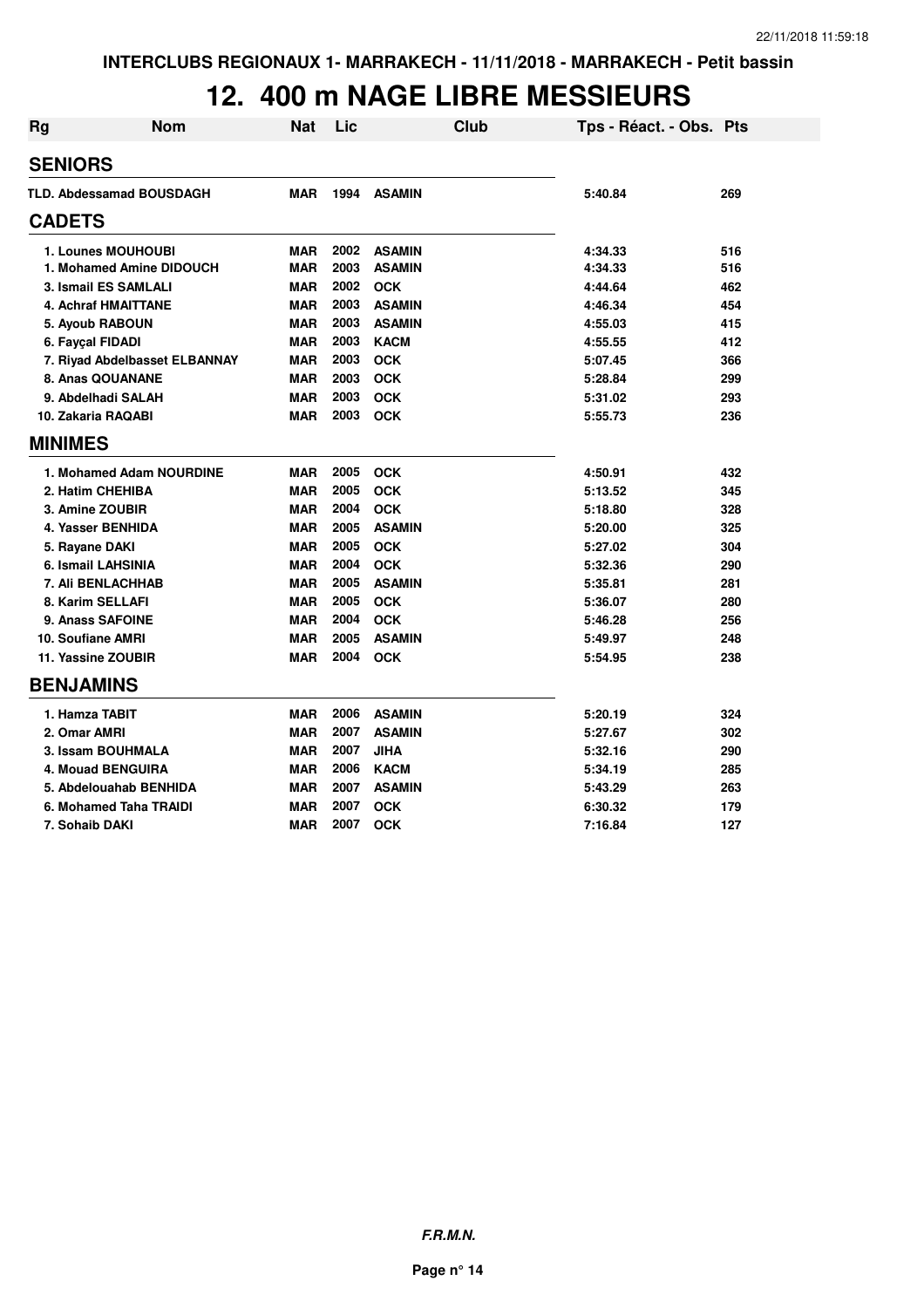# **13. 50 m DOS DAMES**

| Rg             | <b>Nom</b>                     | <b>Nat</b> | Lic  | Club          | Tps - Réact. - Obs. Pts |     |
|----------------|--------------------------------|------------|------|---------------|-------------------------|-----|
| <b>JUNIORS</b> |                                |            |      |               |                         |     |
|                | 1. Hiba FAHSI                  | <b>MAR</b> | 2001 | <b>OCK</b>    | 30.31                   | 711 |
|                | 2. Atar IDRISSI                | <b>MAR</b> | 2001 | <b>OCK</b>    | 35.71                   | 435 |
|                | <b>3. Maria AIT BOUSERHANE</b> | <b>MAR</b> | 2001 | <b>JIHA</b>   | 36.15                   | 419 |
|                | <b>NC. Kaoutar KHALED</b>      | <b>MAR</b> | 2001 | <b>OCK</b>    | Frf n.d.                |     |
| <b>CADETS</b>  |                                |            |      |               |                         |     |
|                | 1. Mariam SELLAFI              | <b>MAR</b> | 2002 | <b>OCK</b>    | 34.22                   | 494 |
|                | 2. Karima KANOUN               | <b>MAR</b> | 2002 | <b>ASAMIN</b> | 35.81                   | 431 |
|                | 3. Yasmine BANADI              | <b>MAR</b> | 2003 | <b>OCK</b>    | 37.08                   | 388 |
|                | 4. Salma EL MACHFOU            | <b>MAR</b> | 2003 | <b>JIHA</b>   | 40.91                   | 289 |
|                | 5. Hibat Allah DOUADA          | <b>MAR</b> | 2002 | <b>KACM</b>   | 43.52                   | 240 |
| <b>MINIMES</b> |                                |            |      |               |                         |     |
|                | 1. Hiba AOUFOUCHI              | <b>MAR</b> | 2004 | <b>OCK</b>    | 37.63                   | 372 |
|                | 2. Safaa KHRISS                | <b>MAR</b> | 2004 | <b>ASAMIN</b> | 38.11                   | 358 |
|                | 3. Sarah ZOUBIR                | <b>MAR</b> | 2004 | <b>OCK</b>    | 38.41                   | 349 |
|                | 4. Aalia BOUOUFOUSSE           | <b>MAR</b> | 2004 | <b>JIHA</b>   | 39.24                   | 328 |
|                | 5. Bachair LAHOUIRI            | <b>MAR</b> | 2005 | <b>OCK</b>    | 40.30                   | 302 |
|                | 6. Oumaima DAHLANE             | <b>MAR</b> | 2005 | <b>JIHA</b>   | 41.00                   | 287 |
|                | 7. Imane SIHAMI                | <b>MAR</b> | 2004 | <b>OCK</b>    | 41.03                   | 286 |
|                | 8. Wiaam CHAFIQ                | <b>MAR</b> | 2004 | <b>OCS</b>    | 41.14                   | 284 |
|                | 9. Sarah ED DRIEF              | <b>MAR</b> | 2004 | <b>KACM</b>   | 41.68                   | 273 |
|                | 10. Wiam LHASSAR               | <b>MAR</b> | 2004 | <b>OCS</b>    | 42.80                   | 252 |
|                | <b>TLD. Doha ANKA SOUBAAI</b>  | <b>MAR</b> | 2004 | <b>KACM</b>   | 48.65                   | 172 |
|                | <b>TLD. Zaynab TSERGHINI</b>   | <b>MAR</b> | 2005 | <b>OCS</b>    | 53.71                   | 127 |
|                | <b>NC. Kenza OUMESSAOUD</b>    | <b>MAR</b> | 2004 | <b>CKM</b>    | Frf n.d.                |     |
|                | <b>NC. Hiba Ines ZAHRAOUI</b>  | <b>MAR</b> | 2005 | <b>CKM</b>    | Dsq NI                  | 0   |
|                | <b>NC. Aya ELYOUSSOFI</b>      | <b>MAR</b> | 2005 | <b>OCS</b>    | Dsq NI                  | 0   |
|                | <b>BENJAMINS</b>               |            |      |               |                         |     |
|                | 1. Hasnae IDRISSI              | <b>MAR</b> | 2007 | <b>OCK</b>    | 39.82                   | 313 |
|                | 2. Lina Malak HAITAM           | <b>MAR</b> | 2007 | <b>OCK</b>    | 40.60                   | 296 |
|                | 3. Aya RIFAI                   | <b>MAR</b> | 2007 | <b>ASAMIN</b> | 40.71                   | 293 |
|                | 4. Wiam SAOUI                  | <b>MAR</b> | 2006 | <b>ASAMIN</b> | 41.91                   | 269 |
|                | 5. Marwa EL-ABBARI             | MAR        | 2007 | <b>OCK</b>    | 42.75                   | 253 |
|                | 6. Ilham EL MACHFOU            | <b>MAR</b> | 2007 | <b>JIHA</b>   | 43.55                   | 239 |
|                | 7. Lina BOURZI                 | <b>MAR</b> | 2007 | <b>ASAMIN</b> | 44.00                   | 232 |
|                | 8. Alae ELOUAZZANI             | <b>MAR</b> | 2006 | <b>OCS</b>    | 45.77                   | 206 |
|                | 9. Nada MOUSSAFIA              | <b>MAR</b> | 2007 | <b>OCS</b>    | 45.84                   | 205 |
|                | 10. Sara CHBALY                | <b>MAR</b> | 2006 | <b>JIHA</b>   | 47.11                   | 189 |
|                | 11. Diyaa AZNAKI               | <b>MAR</b> | 2006 | <b>OCS</b>    | 47.25                   | 187 |
|                | 12. Aya ELOUAZZANI             | <b>MAR</b> | 2006 | <b>OCS</b>    | 47.87                   | 180 |
|                | 13. Insaf ECH-CHEIKH           | <b>MAR</b> | 2006 | OCK           | 48.88                   | 169 |
|                | 14. Hajar ELHALABY             | <b>MAR</b> | 2007 | OCK           | 53.97                   | 126 |
|                | 15. Aya NADRI                  | <b>MAR</b> | 2006 | <b>OCK</b>    | 57.44                   | 104 |
|                | <b>NC. Maroua RAISSANI</b>     | <b>MAR</b> | 2007 | <b>OCK</b>    | Dsq NI                  | 0   |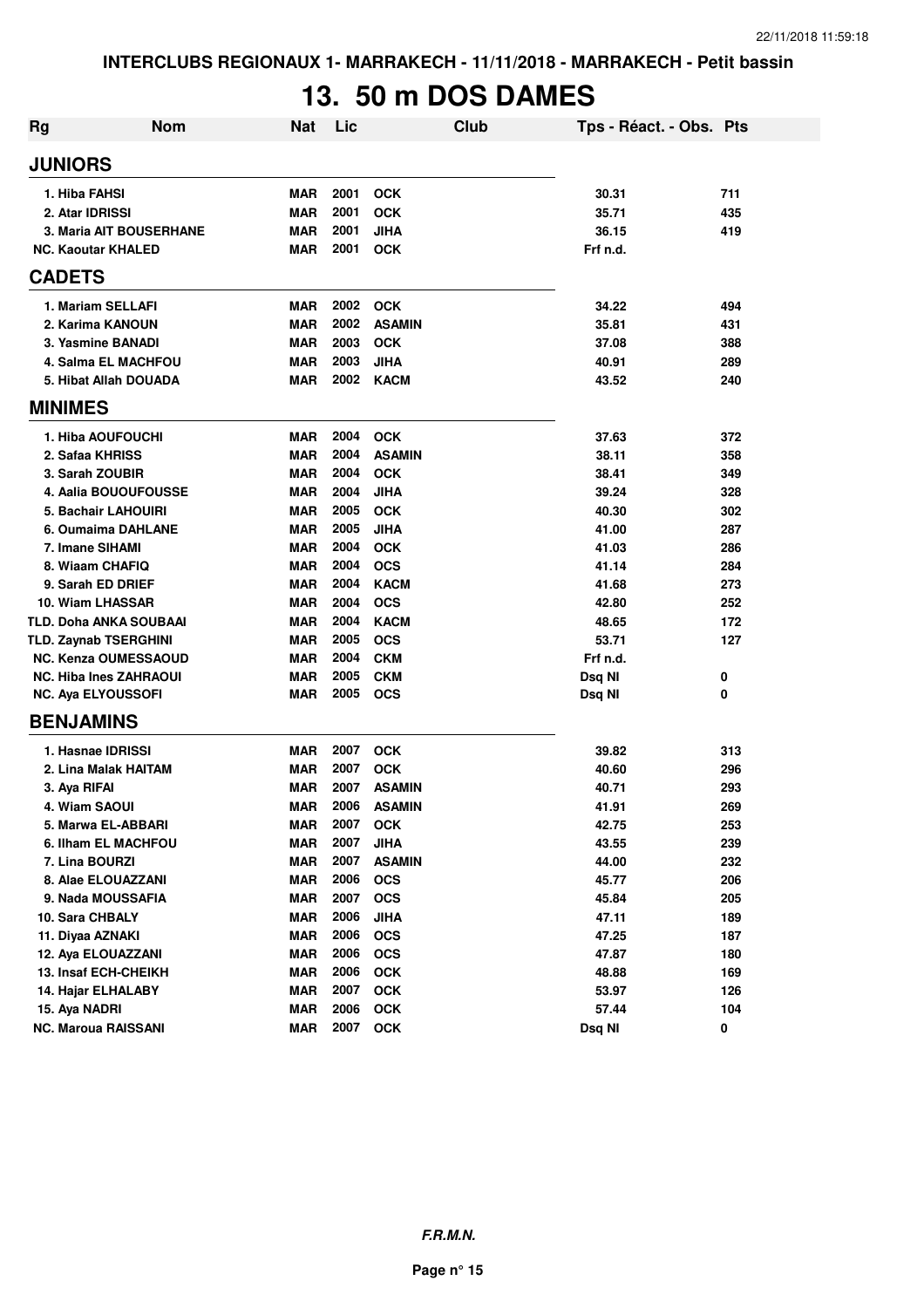# **14. 50 m DOS MESSIEURS**

| <b>Rg</b>                                                | <b>Nom</b>                       | <b>Nat</b>               | Lic          |                            | <b>Club</b> | Tps - Réact. - Obs. Pts |            |
|----------------------------------------------------------|----------------------------------|--------------------------|--------------|----------------------------|-------------|-------------------------|------------|
| <b>SENIORS</b>                                           |                                  |                          |              |                            |             |                         |            |
|                                                          | TLD. Younes Taha NADIFIYINE      | <b>MAR</b>               | 1995         | <b>KACM</b>                |             | 36.22                   | 292        |
| <b>JUNIORS</b>                                           |                                  |                          |              |                            |             |                         |            |
|                                                          | 1. Abdelmajid ANKA SOUBAAI       | MAR                      | 2001         | <b>KACM</b>                |             | 36.18                   | 293        |
| <b>CADETS</b>                                            |                                  |                          |              |                            |             |                         |            |
| 1. Ouissam NAJIH                                         |                                  | MAR                      | 2002         | <b>KACM</b>                |             | 29.52                   | 540        |
| 2. Ismail ES SAMLALI                                     |                                  | <b>MAR</b>               | 2002         | <b>OCK</b>                 |             | 29.64                   | 533        |
| 3. Youssef KARADA                                        |                                  | <b>MAR</b>               | 2003         | <b>ASAMIN</b>              |             | 32.19                   | 416        |
| 4. Yassine JAA                                           |                                  | <b>MAR</b>               | 2003         | <b>CBN</b>                 |             | 33.31                   | 376        |
|                                                          | 5. Mohamed Amine DIDOUCH         | <b>MAR</b>               | 2003         | <b>ASAMIN</b>              |             | 33.38                   | 373        |
| 6. Anas QOUANANE                                         |                                  | <b>MAR</b>               | 2003         | <b>OCK</b>                 |             | 33.80                   | 359        |
|                                                          | 7. Mohamed Reda ENNAZIHI         | <b>MAR</b>               | 2002         | <b>OCS</b>                 |             | 33.95                   | 355        |
|                                                          | 8. Rayyane ELOUAZZANI            | <b>MAR</b>               | 2002         | <b>OCS</b>                 |             | 34.02                   | 353        |
| 9. Hatim BENAZZOUZ                                       |                                  | <b>MAR</b>               | 2003         | <b>OCS</b>                 |             | 34.24                   | 346        |
|                                                          | 10. Othmane AIT SALAH            | <b>MAR</b>               | 2002         | <b>JIHA</b>                |             | 34.41                   | 341        |
| 11. Achraf BENRBIB                                       |                                  | <b>MAR</b>               | 2003         | <b>OCS</b>                 |             | 35.88                   | 300        |
| 12. Saad ABDOUH                                          |                                  | <b>MAR</b>               | 2002         | <b>JIHA</b>                |             | 35.99                   | 298        |
|                                                          | <b>13. Youssef KHAOURI MAHIR</b> | <b>MAR</b>               | 2003         | <b>CBN</b>                 |             | 36.34                   | 289        |
|                                                          | 14. Ahmed Amine CHAYED           | <b>MAR</b><br><b>MAR</b> | 2003<br>2003 | <b>JIHA</b>                |             | 37.50                   | 263<br>254 |
| <b>15. Anas ELBOUKHARI</b><br><b>16. Youssef ELHAMIL</b> |                                  | <b>MAR</b>               | 2003         | <b>JIHA</b><br><b>JIHA</b> |             | 37.96<br>39.32          | 228        |
| <b>MINIMES</b>                                           |                                  |                          |              |                            |             |                         |            |
|                                                          |                                  |                          |              |                            |             |                         |            |
|                                                          | 1. Mohamed Adam NOURDINE         | <b>MAR</b>               | 2005         | <b>OCK</b>                 |             | 36.23                   | 292        |
| 2. Anass SAFOINE                                         |                                  | <b>MAR</b>               | 2004         | <b>OCK</b>                 |             | 37.05                   | 273        |
| 3. Hatim CHEHIBA                                         |                                  | <b>MAR</b>               | 2005         | <b>OCK</b>                 |             | 37.48                   | 263        |
| <b>4. Ali BENLACHHAB</b>                                 |                                  | <b>MAR</b>               | 2005         | <b>ASAMIN</b>              |             | 37.60                   | 261        |
|                                                          | 5. Mohamed Reda ELMARNI          | <b>MAR</b><br><b>MAR</b> | 2004<br>2004 | <b>OCS</b>                 |             | 37.64                   | 260<br>252 |
| 6. Adam LAMZOUGUI                                        |                                  | <b>MAR</b>               | 2005         | <b>JIHA</b><br><b>OCK</b>  |             | 38.05<br>38.59          | 241        |
| 7. Rayane DAKI<br>8. Yassine ZOUBIR                      |                                  | <b>MAR</b>               | 2004         | <b>OCK</b>                 |             | 39.69                   | 222        |
| 9. Aymane DIANI                                          |                                  | <b>MAR</b>               | 2005         | <b>JIHA</b>                |             | 40.38                   | 211        |
| 10. Soufiane AMRI                                        |                                  | <b>MAR</b>               | 2005         | <b>ASAMIN</b>              |             | 42.52                   | 180        |
| <b>11. Ismail NAIT BRAHIM</b>                            |                                  | MAR                      | 2004         | <b>OCS</b>                 |             | 42.93                   | 175        |
| 12. Ossama ENNAZIHI                                      |                                  | <b>MAR</b>               | 2005         | <b>OCS</b>                 |             | 43.07                   | 173        |
| 13. Yahya AMARIR                                         |                                  | <b>MAR</b>               | 2004         | <b>KACM</b>                |             | 43.66                   | 166        |
| <b>TLD. Youssef CHAYED</b>                               |                                  | MAR                      | 2005         | <b>JIHA</b>                |             | 45.28                   | 149        |
| TLD. Jad ABDOUH                                          |                                  | <b>MAR</b>               | 2005         | <b>JIHA</b>                |             | 47.33                   | 131        |
| <b>NC. Yassine ZROUR</b>                                 |                                  | <b>MAR</b>               | 2004         | <b>CKM</b>                 |             | Frf n.d.                |            |
| <b>NC. Amine ZOUBIR</b>                                  |                                  | <b>MAR</b>               | 2004         | <b>OCK</b>                 |             | Dsq NI                  | 0          |
| <b>BENJAMINS</b>                                         |                                  |                          |              |                            |             |                         |            |
|                                                          | 1. El Mehdi MOUHACHIM            | MAR                      | 2006         | <b>JIHA</b>                |             | 37.89                   | 255        |
|                                                          | 2. Ahmed BENAZZOUZ               | <b>MAR</b>               | 2006         | <b>OCS</b>                 |             | 38.78                   | 238        |
| 3. Issam BOUHMALA                                        |                                  | <b>MAR</b>               | 2007         | <b>JIHA</b>                |             | 40.20                   | 213        |
|                                                          | 4. Houssam BENRBIB               | <b>MAR</b>               | 2006         | <b>OCS</b>                 |             | 40.21                   | 213        |
| 5. Hamza TABIT                                           |                                  | <b>MAR</b>               | 2006         | <b>ASAMIN</b>              |             | 41.22                   | 198        |
| 6. Omar AMRI                                             |                                  | <b>MAR</b>               | 2007         | <b>ASAMIN</b>              |             | 41.70                   | 191        |
|                                                          | 7. Mohamed Dya Eddine MOUTAI     | <b>MAR</b>               | 2007         | <b>JIHA</b>                |             | 42.69                   | 178        |
| 8. Nabil EL MOUMI                                        |                                  | <b>MAR</b>               | 2006         | <b>JIHA</b>                |             | 43.80                   | 165        |
| 9. Oussama NASSIR                                        |                                  | <b>MAR</b>               | 2006         | <b>OCK</b>                 |             | 44.00                   | 163        |
|                                                          | 10. Mohamed Taha TRAIDI          | <b>MAR</b>               | 2007         | <b>OCK</b>                 |             | 44.84                   | 154        |
| 11. Sohaib DAKI                                          |                                  | <b>MAR</b>               | 2007         | <b>OCK</b>                 |             | 48.30                   | 123        |
| 12. Anass RTAIB                                          |                                  | <b>MAR</b>               | 2006         | <b>OCK</b>                 |             | 48.49                   | 121        |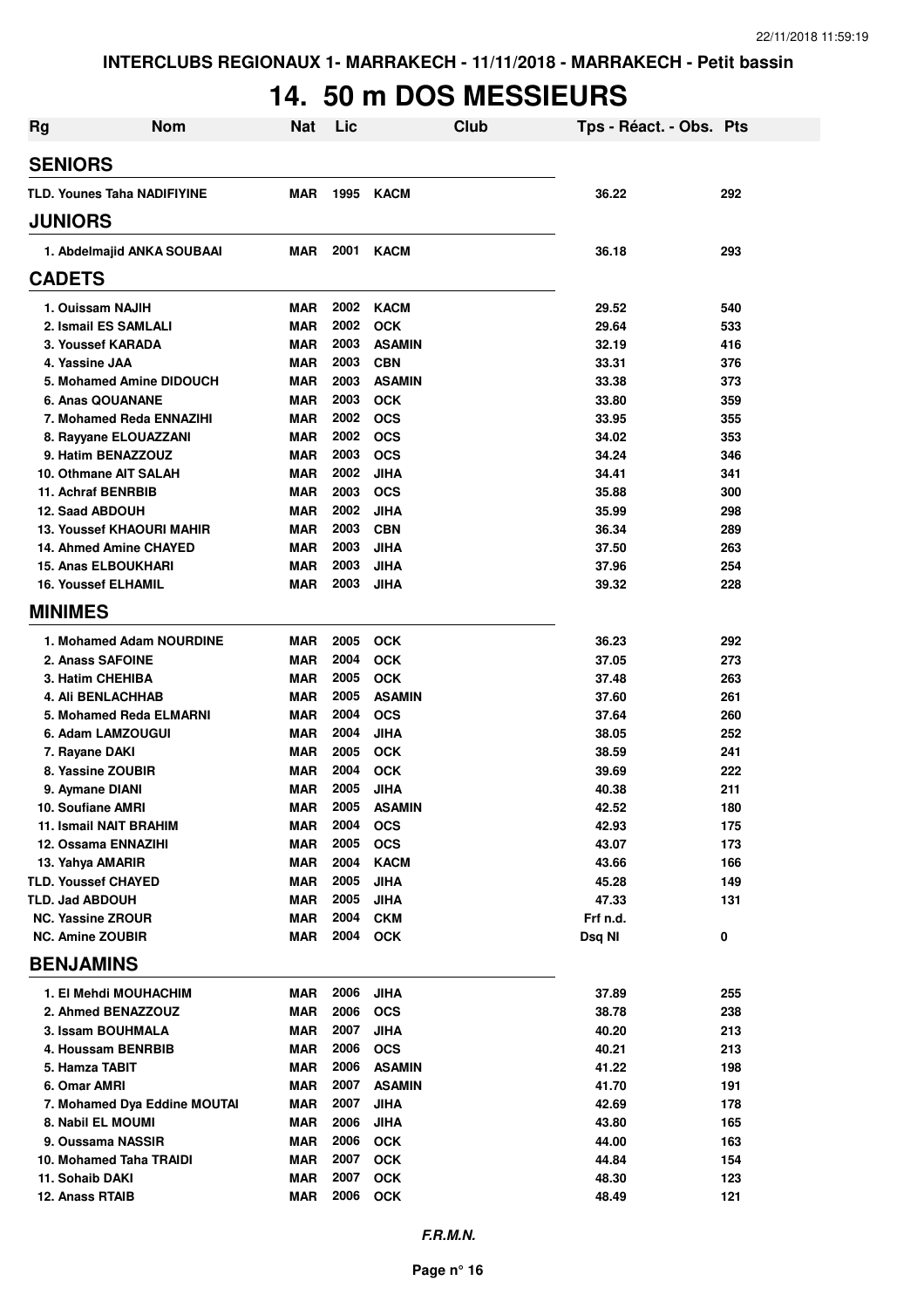#### **14. 50 m DOS MESSIEURS**

| Rg                   | <b>Nom</b> | <b>Nat</b> | Lic  |      | Club | Tps - Réact. - Obs. Pts |     |
|----------------------|------------|------------|------|------|------|-------------------------|-----|
| <b>BENJAMINS</b>     |            |            |      |      |      |                         |     |
| 13. Ilyass LAMZOUGUI |            | <b>MAR</b> | 2007 | JIHA |      | 48.84                   | 119 |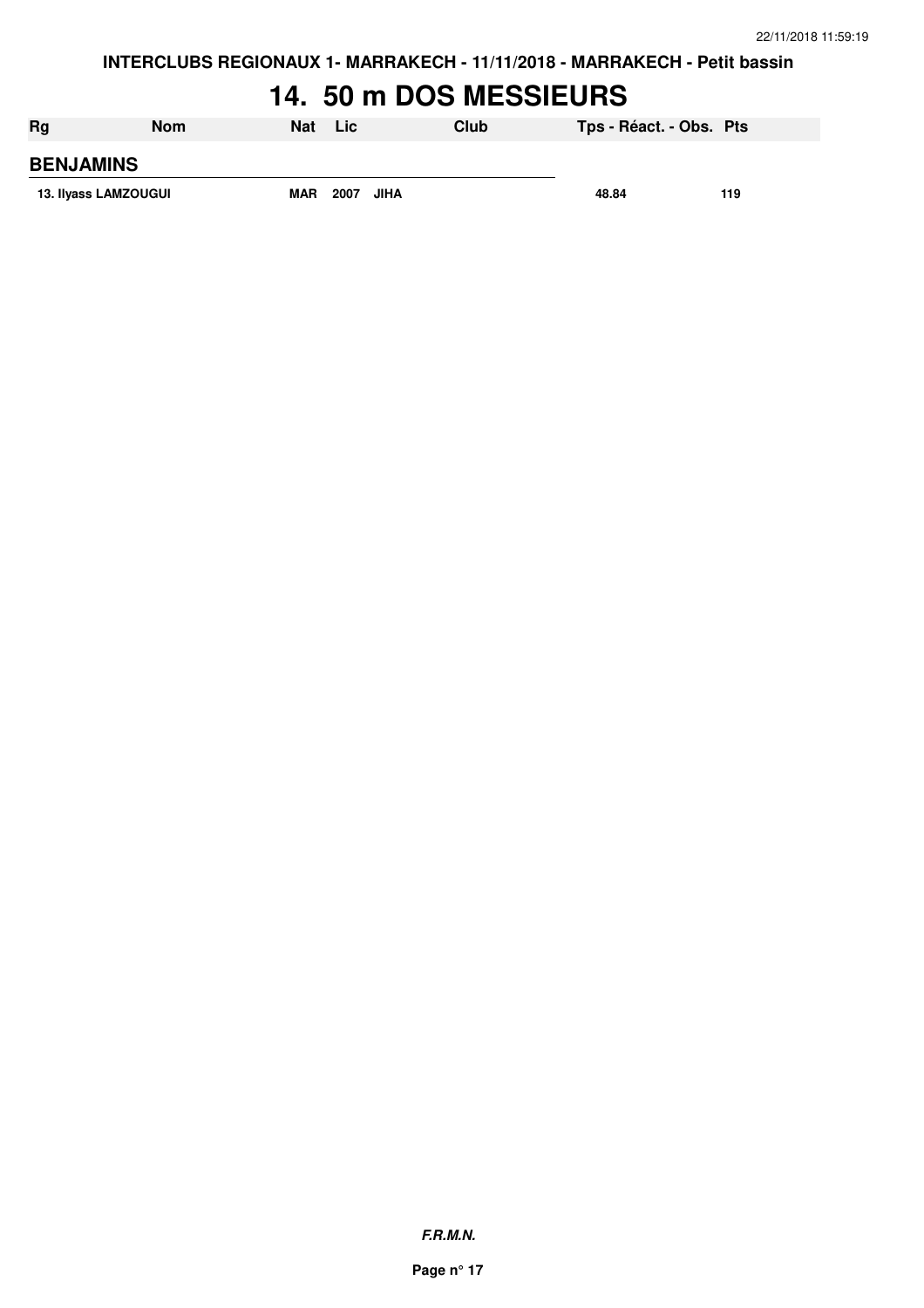**INTERCLUBS REGIONAUX 1- MARRAKECH - 11/11/2018 - MARRAKECH - Petit bassin**

# **15. 200 m PAPILLON DAMES**

| Rg                        | <b>Nom</b> | Nat Lic    |          | <b>Club</b> | Tps - Réact. - Obs. Pts |     |
|---------------------------|------------|------------|----------|-------------|-------------------------|-----|
| <b>JUNIORS</b>            |            |            |          |             |                         |     |
| <b>NC. Hiba RMILI</b>     |            | <b>MAR</b> | 2000 OCK |             | Frf n.d.                |     |
| <b>MINIMES</b>            |            |            |          |             |                         |     |
| <b>TLD. Widad MORCHID</b> |            | <b>MAR</b> | 2004 OCK |             | 3:34.25                 | 183 |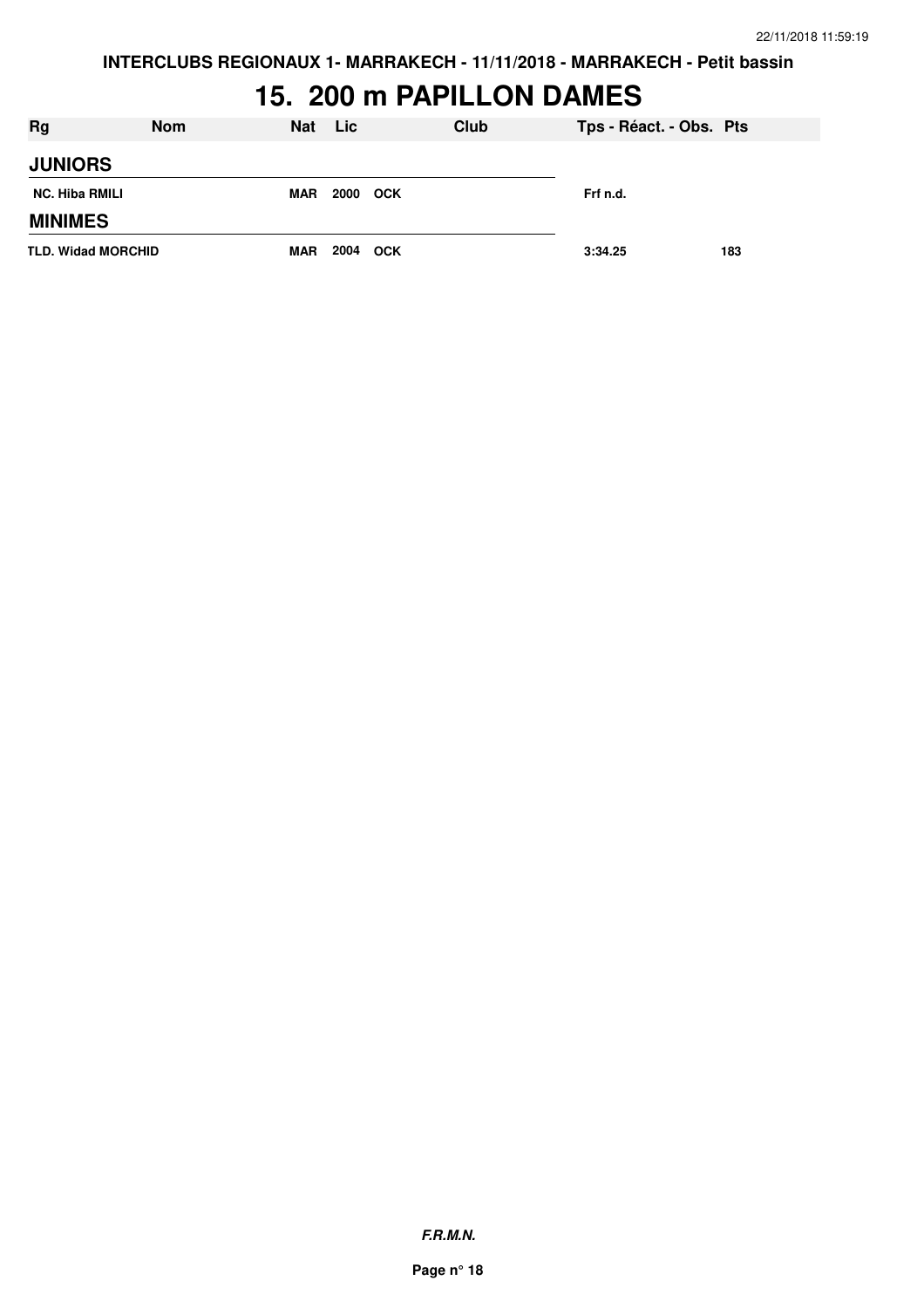#### **16. 200 m PAPILLON MESSIEURS**

| 1. Rivad Abdelbasset ELBANNAY |            | <b>MAR</b> | 2003 OCK |      | 2:58.19                 | 245 |
|-------------------------------|------------|------------|----------|------|-------------------------|-----|
| <b>CADETS</b>                 |            |            |          |      |                         |     |
| Rg                            | <b>Nom</b> | Nat        | NLic∖    | Club | Tps - Réact. - Obs. Pts |     |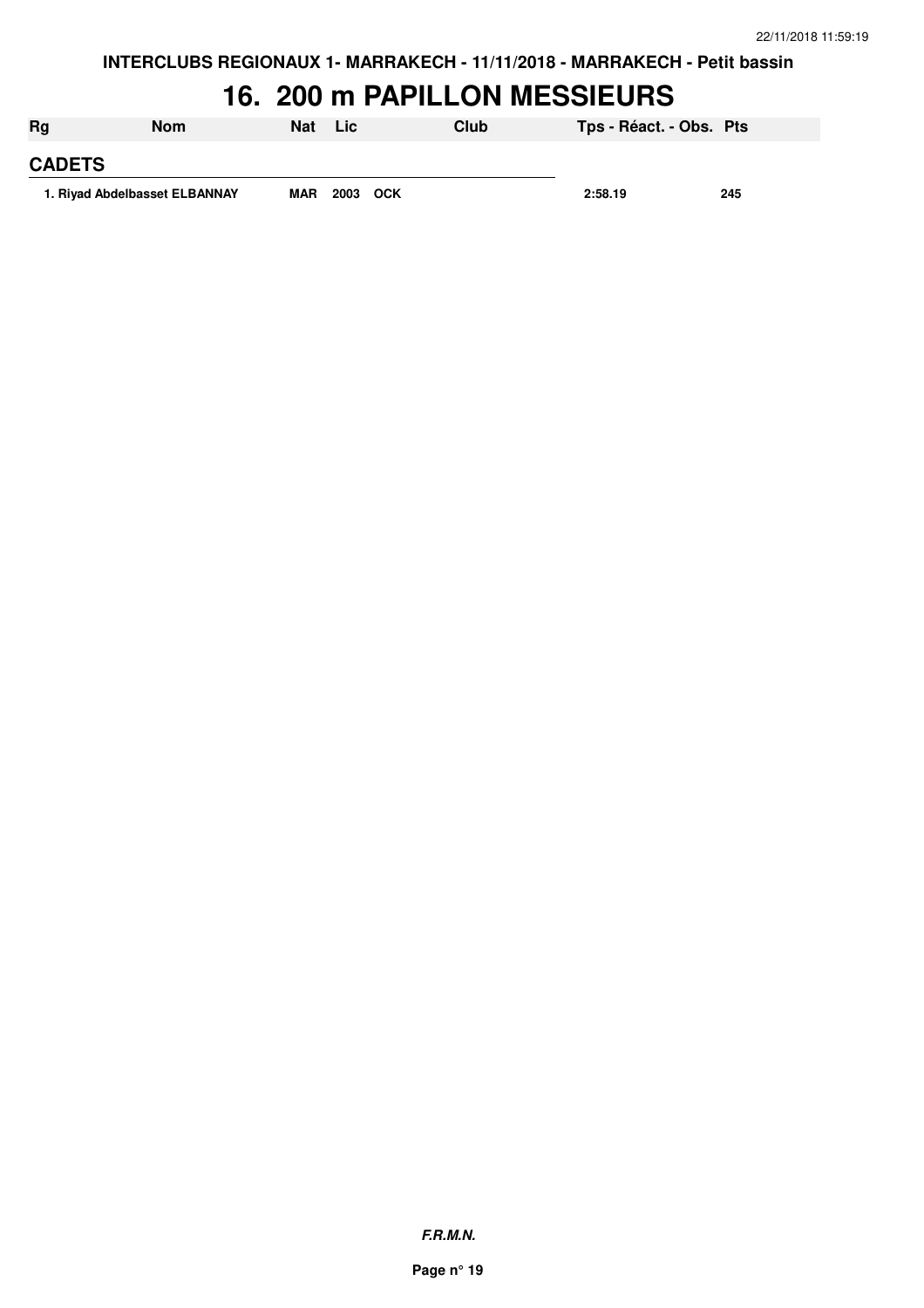# **17. 100 m BRASSE DAMES**

| <b>Rg</b>     | <b>Nom</b>                       | <b>Nat</b> | Lic  | Club          | Tps - Réact. - Obs. Pts |     |
|---------------|----------------------------------|------------|------|---------------|-------------------------|-----|
|               | <b>SENIORS</b>                   |            |      |               |                         |     |
|               | 1. Fadwa FIDADI                  | <b>MAR</b> | 1999 | <b>KACM</b>   | 1:19.34                 | 533 |
|               | <b>JUNIORS</b>                   |            |      |               |                         |     |
|               | <b>TLD. Maria AIT BOUSERHANE</b> | <b>MAR</b> | 2001 | <b>JIHA</b>   | 1:35.81                 | 303 |
| <b>CADETS</b> |                                  |            |      |               |                         |     |
|               | 1. Hiba LAKNIT                   | <b>MAR</b> | 2002 | <b>OCK</b>    | 1:17.16                 | 580 |
|               | <b>TLD. Hala MALLOULI</b>        | <b>MAR</b> | 2003 | <b>OCK</b>    | 1:41.92                 | 251 |
|               | <b>MINIMES</b>                   |            |      |               |                         |     |
|               | 1. Douaa ES SAMAKI               | <b>MAR</b> | 2004 | <b>OCK</b>    | 1:29.63                 | 370 |
|               | 2. Sara ZEKRITI                  | <b>MAR</b> | 2004 | <b>JIHA</b>   | 1:30.51                 | 359 |
|               | 3. Malak RAKIK                   | <b>MAR</b> | 2004 | <b>JIHA</b>   | 1:38.12                 | 282 |
|               | 4. Sarah ED DRIEF                | <b>MAR</b> | 2004 | <b>KACM</b>   | 1:40.03                 | 266 |
|               | <b>TLD. Aya ELYOUSSOFI</b>       | <b>MAR</b> | 2005 | <b>OCS</b>    | 1:59.19                 | 157 |
|               | <b>TLD. Zaynab TSERGHINI</b>     | <b>MAR</b> | 2005 | <b>OCS</b>    | 2:20.07                 | 96  |
|               | <b>BENJAMINS</b>                 |            |      |               |                         |     |
|               | 1. Sarah LACOMBE                 | <b>MAR</b> | 2007 | <b>JIHA</b>   | 1:39.38                 | 271 |
|               | 2. Joulane MAHJOUBI              | <b>MAR</b> | 2007 | <b>ASAMIN</b> | 1:43.77                 | 238 |
|               | 3. Rahma EL HAMDANI              | <b>MAR</b> | 2007 | <b>JIHA</b>   | 1:48.15                 | 210 |
|               | 4. Ghita ALADLOUNI               | <b>MAR</b> | 2006 | <b>JIHA</b>   | 1:49.90                 | 200 |
|               | 5. Sara CHBALY                   | <b>MAR</b> | 2006 | <b>JIHA</b>   | 1:52.13                 | 189 |
|               | 6. Ilham EL MACHFOU              | <b>MAR</b> | 2007 | <b>JIHA</b>   | 1:58.07                 | 161 |
|               | 7. Aya ELOUAZZANI                | <b>MAR</b> | 2006 | <b>OCS</b>    | 1:58.69                 | 159 |
|               | 8. Nada MOUSSAFIA                | <b>MAR</b> | 2007 | <b>OCS</b>    | 1:58.75                 | 159 |
|               | 9. Hiba LAMOURI                  | <b>MAR</b> | 2007 | <b>JIHA</b>   | 1:59.38                 | 156 |